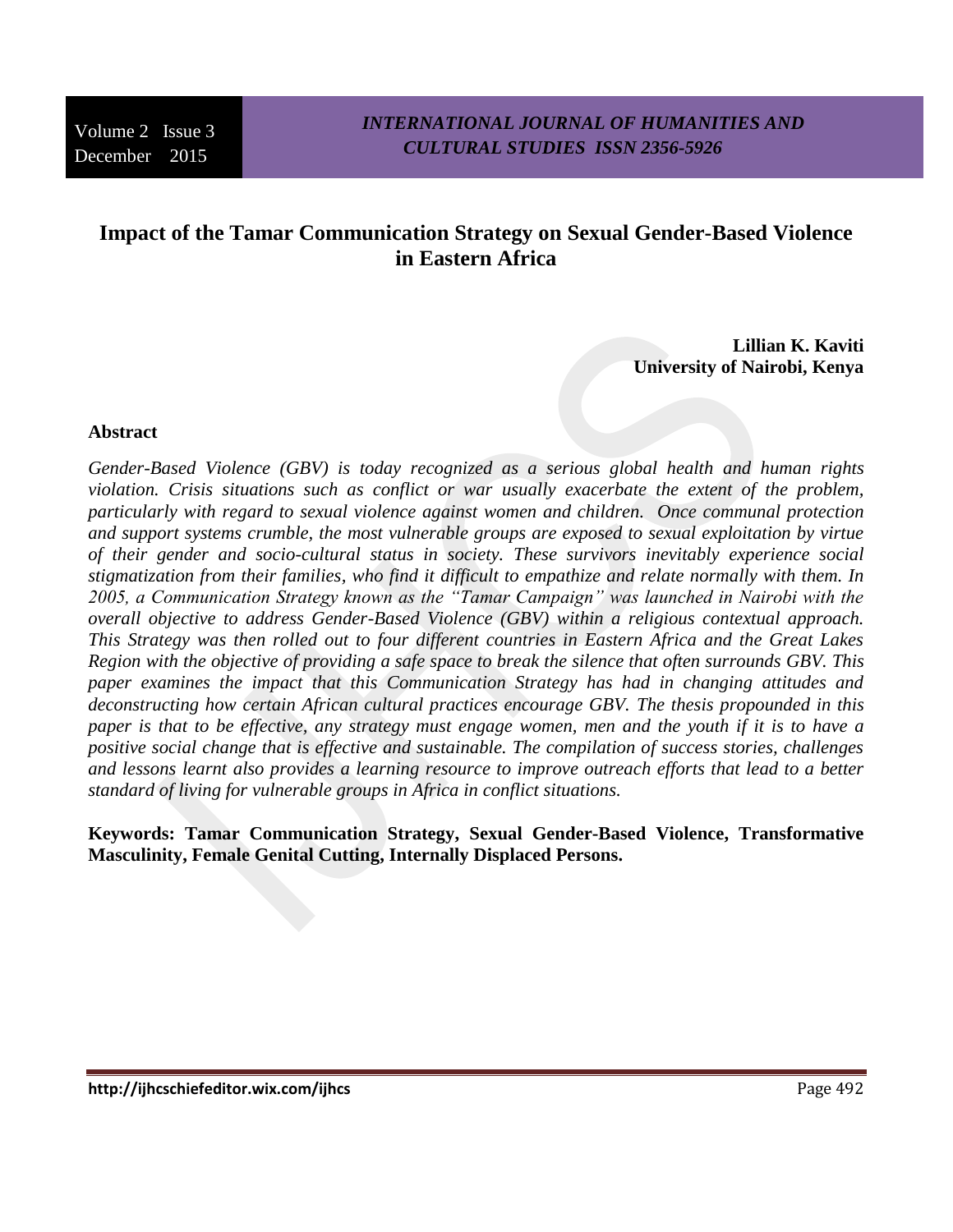#### **1. Introduction**

Gender-Based Violence (GBV) can be grouped into five broad categories, which are consistent with the *1993 Declaration on the Elimination of Violence against Women.* Moreover, the UN General Assembly classifies and provides examples of various types of GBV to include (but are not limited to) sexual violence; physical violence; emotional and psychological violence; harmful (gender-biased) traditional practices; and socio-economic violence.<sup>1</sup> Culture often acts as a medium through which retrogressive (gender-based) cultural practices are perpetuated and encouraged both in the home environment as well as in public spaces.<sup>2</sup>

Sexual violence includes sexual harassment of any kind; incest, rape, forced prostitution, sexual slavery and marital rape. Physical violence is the most explicit type and includes spousal battering (often with women as the underdogs); physical assaults in public places, infanticide (usually involving the killing of female children in preference of sons) and various types of child abuse ( physical or otherwise) that affect both male and female children. Closely linked to physical abuse is psychemotional violence which includes threats of violence and abandonment; insults or abusive namecalling; forced humiliating acts performed in public spaces and blackmailing as a way of coercing vulnerable individuals to provide certain (usually sexual) favours. This study examines how the implementation of a communication strategy –referred to as the "Tamar Communication Strategy" addresses culturally sensitive issues by creating a contextually-safe space where both men and women can engage together in an effort to combat GBV in Eastern Africa and beyond.

As a way of countering negative gender images, the Tamar Communication Strategy provides is designed to act as a liberating tool to raise awareness on GBV in a way that will empower women and encourage positive aspects of masculinity. The Strategy targets changing the mindset of groups by challenging culturally retrogressive behaviour, gender stereotypes and attitudes learnt through African initiation and socialization processes. This is considered critical because negative notions of masculinity reinforce lack of respect of females and ultimately contributes to gender inequality and various acts of GBV.

### **2. Contextual Background**

In the last twenty years, GBV has become a serious global health, human rights, and development issue. The *Beijing Declaration and Platform for Action (*BPFA) defines it as:

<sup>&</sup>lt;sup>2</sup> These retrogressive cultural practices include patriarchy and the "inferior" position allocated to women and girls; Female Genital Mutilation or Cutting (FGM/C), abductions of young women into forced early marriages, wife inheritance and polygamy usually go against the human rights of females.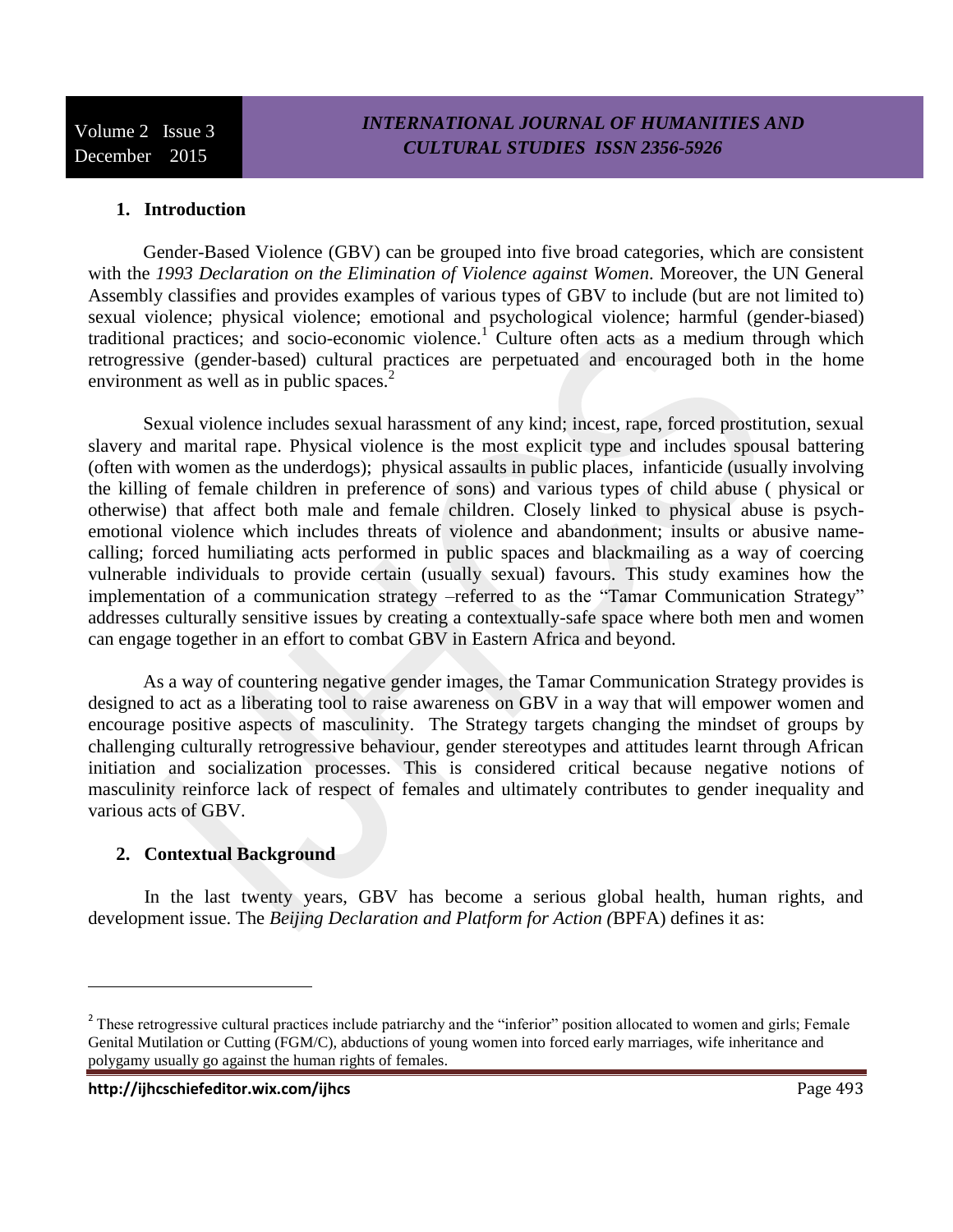…any act that result in physical, sexual, or psychological harm or suffering to women, including threats of such acts, coercion or arbitrary deprivation of liberty that could manifest itself in public or private life.

According to the United Nations' Institute for Research and Training, GBV is rooted in prescribed behaviour, norms and attitudes on the basis of gender and sexuality.<sup>3</sup> These norms and definitions allow – perhaps even encourage violent behaviour within environments that assign privilege and hierarchical power to certain groups, which in most African cultures will be boys and men. GBV can therefore be viewed as the enforcement of power hierarchies and structural inequalities created, sustained and transmitted through religious belief systems, cultural norms and socialization processes. On its part, Sexual Gender Based Violence (SGBV) refers to:

> any contact, gesture or act of exploitation of a sexual nature that is unwanted, or carried out without the consent of a person, which is imposed by physical force, threats, trickery, intimidation or duress.<sup>4</sup>

SGBV in its various forms is endemic in communities around the world, and cuts across class, race, age, religion and national boundaries. Its magnitude is difficult to determine but it is widely acknowledged that the reported cases represent only a tip of the iceberg. Even in normal (non-conflict) situations, sexual violence will go unreported due to fear, shame, powerlessness (for the survivors), and lack of support and general unreliability public services in most Eastern African countries. The Tamar Communication Strategy targets combating mainly SGBV because it goes beyond physical violence and encompasses conditions and situations that systematically deny and devalue an individual's right to life, health, decisions, choices and power.

The ICC, established in 2001, represents a significant step towards ending the impunity that is commonplace in cases of sexual violence. By criminalising sexual violence, the ICC statute embodies the principles of various UN conventions and declarations on violence against women. The problem of sexual exploitation and abuse is often exacerbated in situations characterised by poverty, conflict and/or displacement where the UN is actively involved. GBV is perpetrated primarily through patriarchal cultural practices, negative masculinity and a disparity between the rights of men and women. Rape, sexual assault, sexual slavery, forced prostitution, forced sterilisation, forced abortion and forced pregnancies are crimes under most national and international laws - yet the perpetrators of these crimes often go scot-free in Africa. This is because the socio-economic and culturally subordinate status of women and girls in Africa makes them more vulnerable to violence from boys and men.

Defilement involves the penetration of a child's genital organs. Concepts such as '*consensual sex*'; '*unlawful*'; '*forceful penetration*' or '*fraudulent acquisition of consent*' are considered irrelevant

**http://ijhcschiefeditor.wix.com/ijhcs** Page 494

*<sup>3</sup>* INSTRAW (2001)*: 'Men's Role in Gender-based Violence', http://www.un-instraw.org 4 (*2002):*The Rome Statute of the International Criminal Court*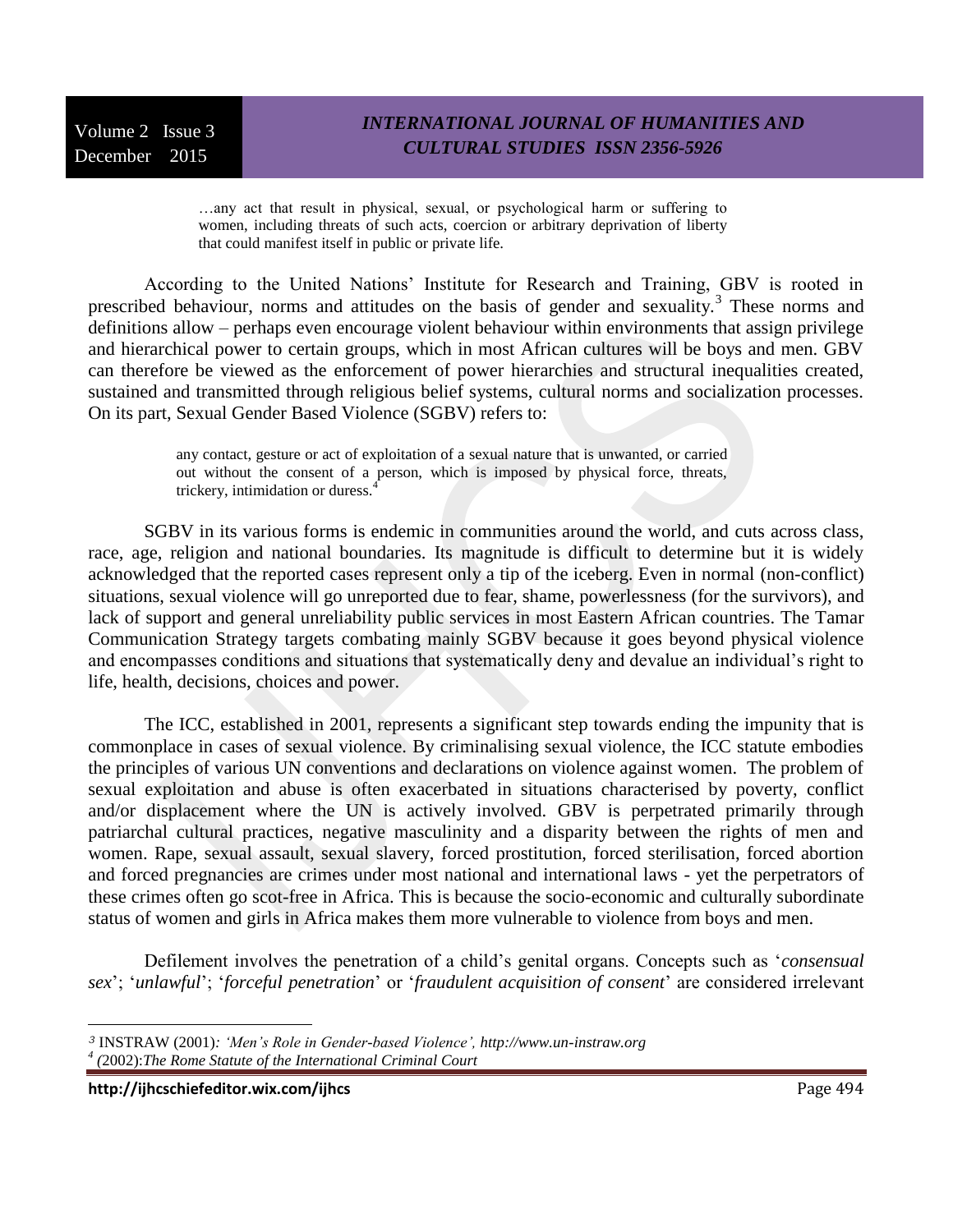### *INTERNATIONAL JOURNAL OF HUMANITIES AND CULTURAL STUDIES ISSN 2356-5926*

since a child has no capacity to consent to carnal knowledge. Defilement usually escalates during conflict situations in Africa. Unfortunately, families of the defiled minors often strike deals with the perpetrators of these sexual crimes to compensate the family, state authorities or judicial officials for the case to be silenced. This is done in total disregard of the survivor's dignity or integrity. The vulnerability of minors drastically escalates when the traditional protection afforded to them by their families and communities is disrupted by displacement during situations of conflict. In such circumstances, children (and girls in particular) are exposed to threats or acts of violence by parties to armed conflicts – military forces, armed groups or the police – and also by members of peacekeeping forces or humanitarian workers. Targeting girls, who symbolise the ability to procreate and survive, is a method of demonstrating that they cannot be protected in the absence of their fathers and of bringing 'dishonour' upon an entire family or community. Moreover, even when rape and defilement cases are reported to the authorities, witnesses and police officers are often compromised by perpetrators of the crime to disrupt the quest for justice.

Abduction is a form of SGBV that involves taking away or detaining of a young girl or woman in order to have sex with her or force her into marriage. This process is usually executed either by using physical force or through deceitful persuasion. This form of violence is prevalent in many African cultures where girls perceived to have reached marriageable age are abducted by their suitors as long as their parents had consented to the marriage.<sup>5</sup> Even when arrested, the accused persons are often acquitted due to lack of evidence or by compromising state officials through bribes. Such cultural practices often undermine justice and morality as marriage can only be contracted between two consenting adults. There have also been reported cases of men abducting women and children in IDP and refugee camps in order to molest them. Such cases often go unreported for fear, intimidation or lack of witnesses to the crime.

According to Garner (2004), domestic violence can be defined as: "...Violence between members of a household, usually spouses or a situation where a member of a household commits assault or other violent acts against another." It also involves: "...the use of force or threats by a husband [wife] or boyfriend [girlfriend] to coerce or intimidate a woman [man] into submission. The violence can come in the form of pushing, hitting, choking, slapping, kicking, burning or stabbing."<sup>6</sup> Domestic violence is a manifestation of power imbalance between a wife and a husband and has its roots in gender inequality where in the majority of cases, a married woman depends largely on her husband for herself and her children's sustenance. This often puts her in a highly vulnerable position if her husband has abusive tendencies. In such cases, such men will use their considerably higher economic status to manipulate or impose unreasonable demands on their wives and enforce these demands through various forms of GBV. In times of conflict, instability in families creates a fertile

 $<sup>5</sup>$  These groups include (but are not limited to) pastoral groups including the Maasai, Samburu and Pokot ethnic groups in</sup> Kenya.

*<sup>6</sup> Definition adapted from Strategies for Confronting Domestic Violence: A Resource Manual. United Nations Centre for Social Development and Humanitarian Affairs (1993).*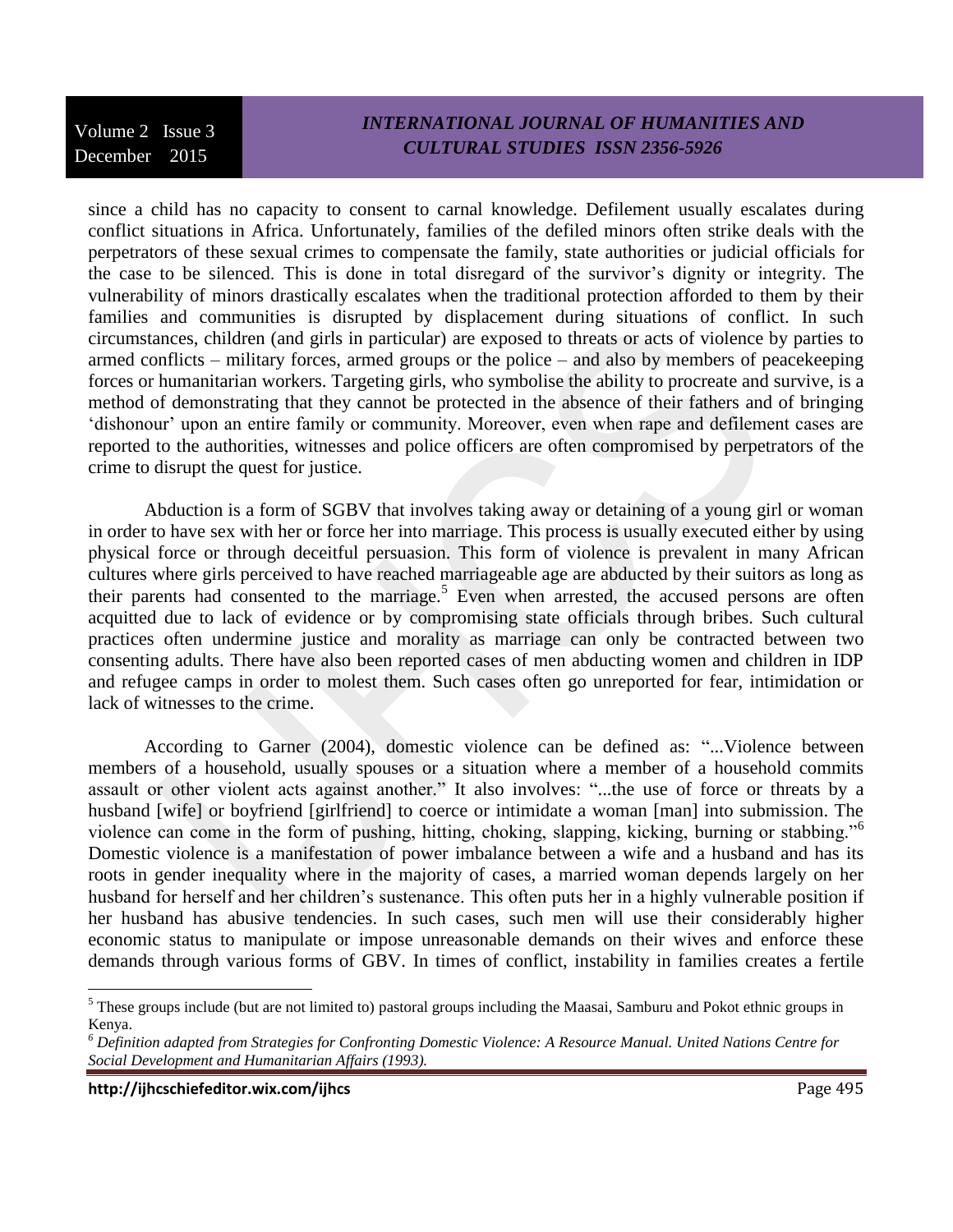ground for domestic violence to take place. Women are generally more vulnerable, and conflicts exacerbate their vulnerability.

In African cultural contexts, men want to be in control of the surroundings in their family and thus perceive any signs of opposition from their wives as a challenge to their masculinity or authority. Hence, one way to regain their power and make their wives submit to them is through brute force and intimidation. This perhaps explains why some men continue to administer violence on their wives during conflict situations in camps meant for Internally Displaced Persons (IDP) despite the fact that everyone is facing difficulties brought about by war and conflict.

#### **3. Methodology**

The primary aim of this investigation was to examine the prevalence of GBV (and SGBV in particular)) in Eastern Africa and the Great Lakes region. As part of the planning process for the Workshop, a comprehensive Literature Review was conducted to examine the context background (historical, cultural, socio-economic and political) background of each East African country in order to better understand the social, cultural and political factors that provide an environment conducive for GBV to take place. The objective was to identify the unique socio-cultural and religious elements that reinforce or rationalize negative masculinity. Moreover, the Literature Review was useful in identifying the various types of interpersonal violence inflicted on vulnerable groups in the family and public space.

The empirical data for this investigation was largely based on the experiences reported by the National Council Gender Representatives based in Kenya, Southern Sudan, Ethiopia, Uganda, Tanzania, DRC, Rwanda and Burundi. The Gender representatives were drawn from Faith Based Organizations (FBOs) in each of the countries. Each representative was responsible for rolling out and implementing the Tamar Communication Strategy in each of their respective countries.

The representatives provided factual information based on their experiences implementing the Tamar Communication Strategy in each of the countries and that they had faced in the process. This critical information was collected using research tools such as questionnaires and interviews conducted during group therapy meetings in their countries ("Tamar Circles"). These findings were then presented during the Nairobi workshop held in December 2013.

The next stage was to identify various manifestations of SGBV particularly during periods of conflict in each of the Eastern African countries. This was done in order to compare and contrast the various manifestations of GBV escalate particularly during periods of war and conflict.<sup>7</sup> It was evident

l

<sup>&</sup>lt;sup>7</sup> The Communication Strategy methodology was developed and shared throughout sub-Saharan Africa and in other continents by the Ujamaa Centre for Biblical and Theological Community Development and Research at the School of Religion and Theology in the University of KwaZulu-Natal, South Africa.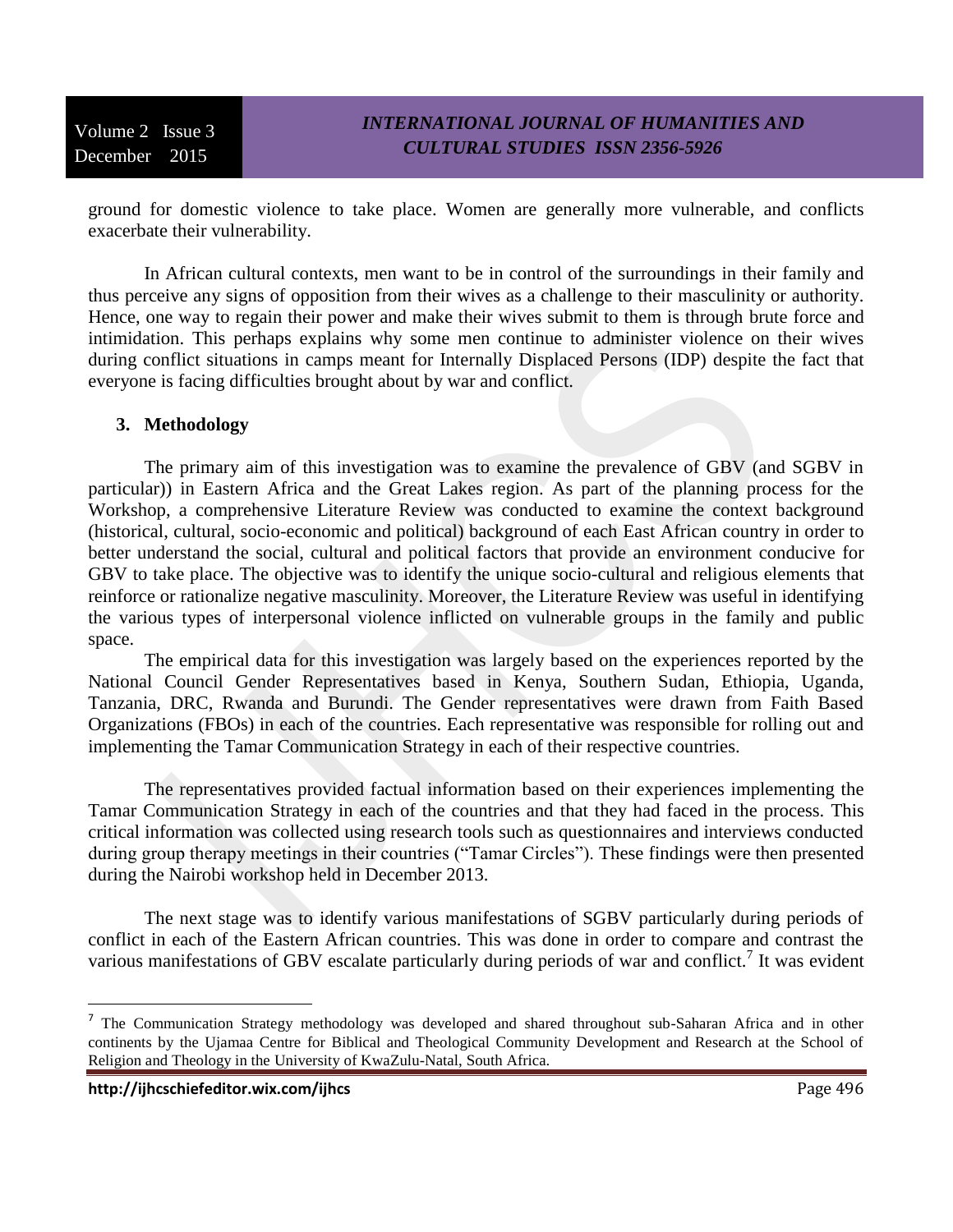### *INTERNATIONAL JOURNAL OF HUMANITIES AND CULTURAL STUDIES ISSN 2356-5926*

that SGBV was used in each of the countries as a weapon of warfare. As a way to better comprehend the occurrence of GBV from an African perspective, it was pertinent to examine the role of sociocultural practices such as patriarchy in rationalizing violence against women and other vulnerable groups.

During the Workshop, each of the representatives had the opportunity to share and compare their experiences. This process involved analyzing the feedback obtained from questionnaires distributed to each of the representatives and evaluating the impact the Communication Strategy had at the grassroots level. Each contact resource person provided their own unique accounts and challenges faced in their advocacy efforts.

The investigation further involved documenting success or change stories collected from the communities or individuals who had participated in the group therapy sessions also known as "Tamar Circles". This process involved integrating the useful insights from individuals who had played a significant role in the launch, integration and mainstreaming of the Strategy in each of the Eastern African countries. In general, the findings of the study were that the most likely theatres for SGBV are within the domestic sphere, family space or context of marriage. To a lesser extent, public spaces such as workplace environments are also conducive for sexual harassment.

#### **4. Discussion 4.1: The Culture of Silence**

Religion has often been used selectively to propagate and justify certain cultural practises such as polygamy) and the submission and silencing of women and girls in society<sup>8</sup>. This "culture of silence" contributes to an environment that wrongly accepts, excuses, and even rationalizes violence against females.<sup>9</sup> Such acts are therefore declared to be "ordinary", "normal" or 'permissible'. Other cultural acts that are considered normal include wife-beating and marital rape. In many African cultures, children's rights are non-existent – hence, defilement of children is not considered to be a serious issue. In many African languages, the term "rape" does not exist. Rape is sexual intercourse with someone without his/her consent. It includes both the forceful and unlawful penetration of another person's genitals without consent as well as the fraudulent acquisition of consent. Rape not only dims any prospect of marriage but can also have very frightening consequences that endure long after the assault: unwanted pregnancy, HIV/AIDS and other sexually transmitted infections (STIs), in addition to psychological trauma. In armed conflict, the perpetrators may include fellow victims of violence

 ${}^{8}$ In the Old Testament, (Christian Bible) polygamy was a common practise. The Koran also allows the marriage of up to 4 wives.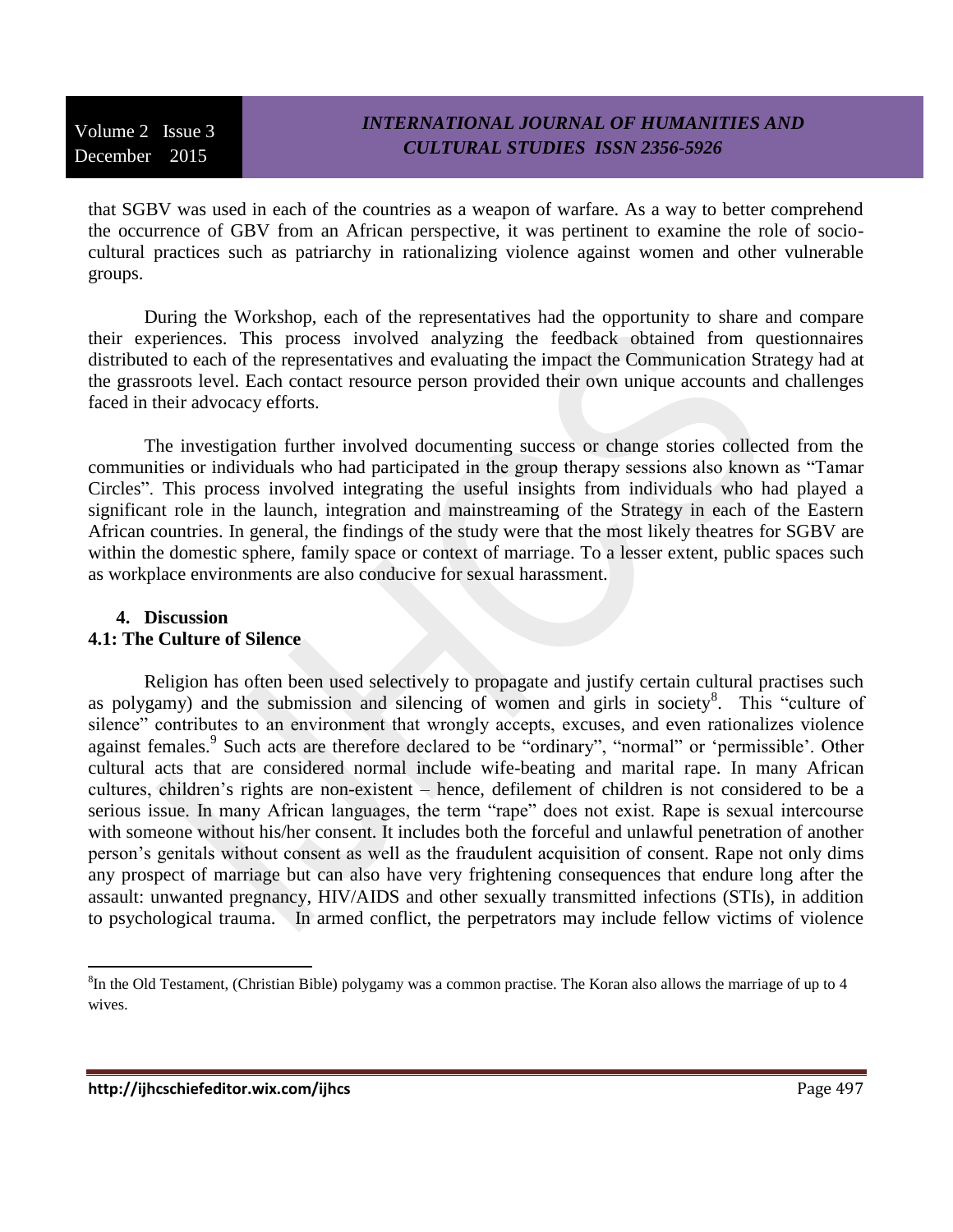such as Internally Displaced Persons (IDPs), members of other clans or religious groups, or even family members. In many cases of rape and gang rape, the survivor knows the perpetrator(s).

Rape, sexual assault, sexual slavery, forced prostitution, forced sterilisation, forced abortion and forced pregnancy are crimes under national and international laws, yet the perpetrators of these crimes often go scot-free. Most cases of rape and defilement in Africa go unreported because the victims' claims are often treated with cynicism and instead, their own morality is called into question. It is common for the victims to be subjected to questions such as: *"What were you wearing? Did you provoke him?" Are you sure the two of you are not friends?"* The underlying assumption behind such questions is that the victims were to blame for the sexual violence. This fear is founded in the misleading gender stereotype that women are to blame if they are subjected to unwanted sexual advances or sexual assault. The assumption is that a woman is courting rape if she wears a short skirt or trousers. Hence, the rape is seen as "intentional," i.e., the woman invited the rape.

The blaming and stigmatization that SGBV survivors endure implies that they must have "encouraged" the sexual assault in some way. Consequently many women and girls avoid reporting the violations, since in most cases there were no witnesses present - it is the perpetrator's word against the survivor's testimony. Moreover, stigma and blame accompanies sexual violations and reporting the crime – rather than bringing justice for the survivor- often brings more dishonour and shame rather than the actual act itself. This sense of humiliation and shame is a significant barrier to help-seeking of any kind, which explains why so many rapes go unreported.

Stereotypes that have been perpetuated to justify SGBV in Eastern Africa include blaming the survivors for provoking the perpetrators by their dressing, demeanour or talk. The cliché that the woman's refusal is actually a ploy to make the man try harder is culturally relevant in many African societies. In Kenya, rape is often not taken seriously as criminal behaviour. The experience of many women in Kenya is that after being violated, rush to a police station to report the crime only to have the (usually male) officers trivialize the experience or ask for details of what the survivor did to encourage the rapist. A case in point is the traumatic experience of a young woman in Western Kenya with the pseudo name "Liz" reported in the Kenya print media on October 2013. Liz was reportedly gang raped and subsequently thrown into a pit latrine where she sustained spinal injuries. She also suffered serious injuries resulting in Fibula Vistula, thereby making her incontinent and in urgent need of reconstructive surgery. The police arrested the young men responsible for this heinous act and the only punishment meted out to them was to cut grass around the police compound! This illustrates the trivialization, trauma and injustice that survivors of SGBV face in Kenya. Moreover, in many African contexts, there is no such thing as "marital rape." There also have been cases of men being violated but most of these victims prefer not go public with their experiences and so suffer in silence.

SGBV has a greater impact on females, who suffer greater physical harm than males. Incest in particular remains a closely guarded secret within African families, leaving the affected victims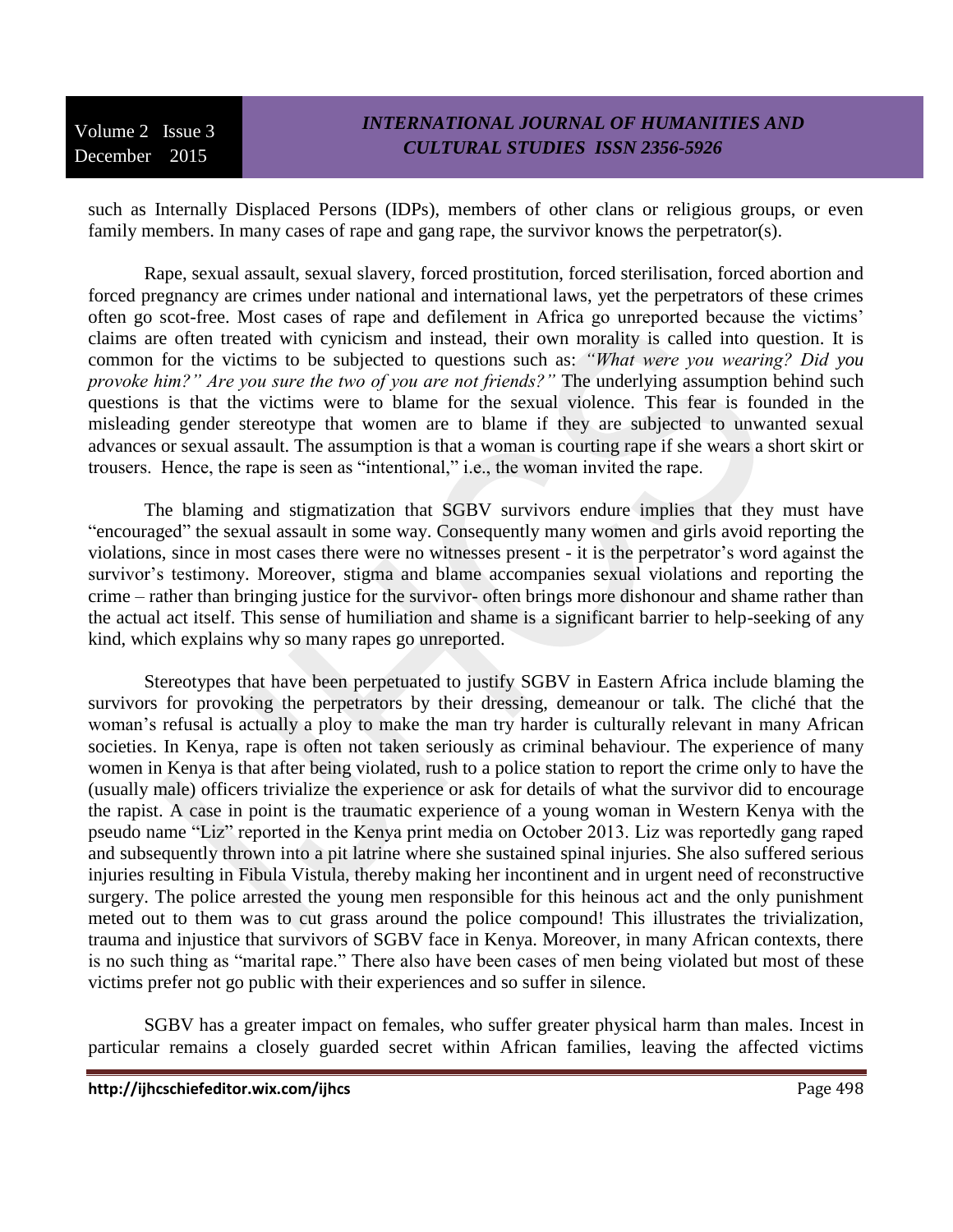### *INTERNATIONAL JOURNAL OF HUMANITIES AND CULTURAL STUDIES ISSN 2356-5926*

traumatized and suffering in silence. Other vulnerable groups include children who remain vulnerable to sexual violence because it is often perpetrated by persons whom the survivors know and trust. Hence, in order to avoid the social stigma and family shame, the knowledge of the abuse remains a closely guarded secret that is kept within the family. At times, families are paid "damage money" to buy their silence.<sup>10</sup> This culture of silence and secrecy reinforces the impunity of the perpetrators of SGBV crimes. GBV affects more females than males, since African cultural norms tend to allow and encourage violent behaviour towards women by assigning privilege and hierarchical power to men. The enforcement of these power hierarchies and structural inequalities are created and sustained by belief systems, cultural norms and socialization processes.

The socio-economic and cultural subordinate status of women and girls makes them more vulnerable to violence and contributes to an environment that wrongly accepts, excuses, and even expects violence against the girls who undergo it. Furthermore, children are also at risk of sexual violence which is usually perpetrated by persons known to the victims. However, social stigma and family shame result in the knowledge of the abuse being kept within the family. This culture of secrecy serves to aid the impunity of the perpetrators. SGBV has a greater impact on women and girls, as they suffer greater physical harm than men when victimized. GBV during or around the time of pregnancy can lead to unique consequences on maternal and child health. Moreover, the psychological impact of GBV can have devastating results on the well-being of the mother, not only in the period surrounding pregnancy but even years later.

Survivors are unlikely to report spousal abuse because they fear the reaction of their spouses. There is a sense that what happens within marriage, even if this includes violence, is something private that should not be shared with others outside of the relationship. Women are made to feel ashamed for talking about their experiences with others. Women also have a very real fear that reporting violence to local authorities will lead to an escalation in the violence by their husbands. A socio-cultural barrier is the fear of the social consequences that result from reporting spousal abuse to the authorities. In particular, women fear that reporting abuse will lead to divorce, which will leave the woman without any financial support. When women experience GBV they are afraid to report their husbands to the police because doing that will break the marriage. Often the woman has no income to sustain her if she was to leave the matrimonial home. Inherent in this fear is the additional concern that being a divorced woman will render her an undesirable partner for other prospective husbands.

Similarly, women are concerned that their reporting of an incident will escalate the problem and even leave their husbands jailed. Others think that going to the police is useless because nothing will be done anyway. A common perception that the system is not built to respond to the needs of women who experience GBV. Reporting the violence or seeking help is further complicated by variables such as the

 $\overline{a}$ 

*<sup>10</sup> Family Health Options Kenya 2010: An Assessment of Current Sexual and Gender Based Violence Interventions in Eldoret and its Environs; Ministry of Health: National Health Strategy (1997-2010)*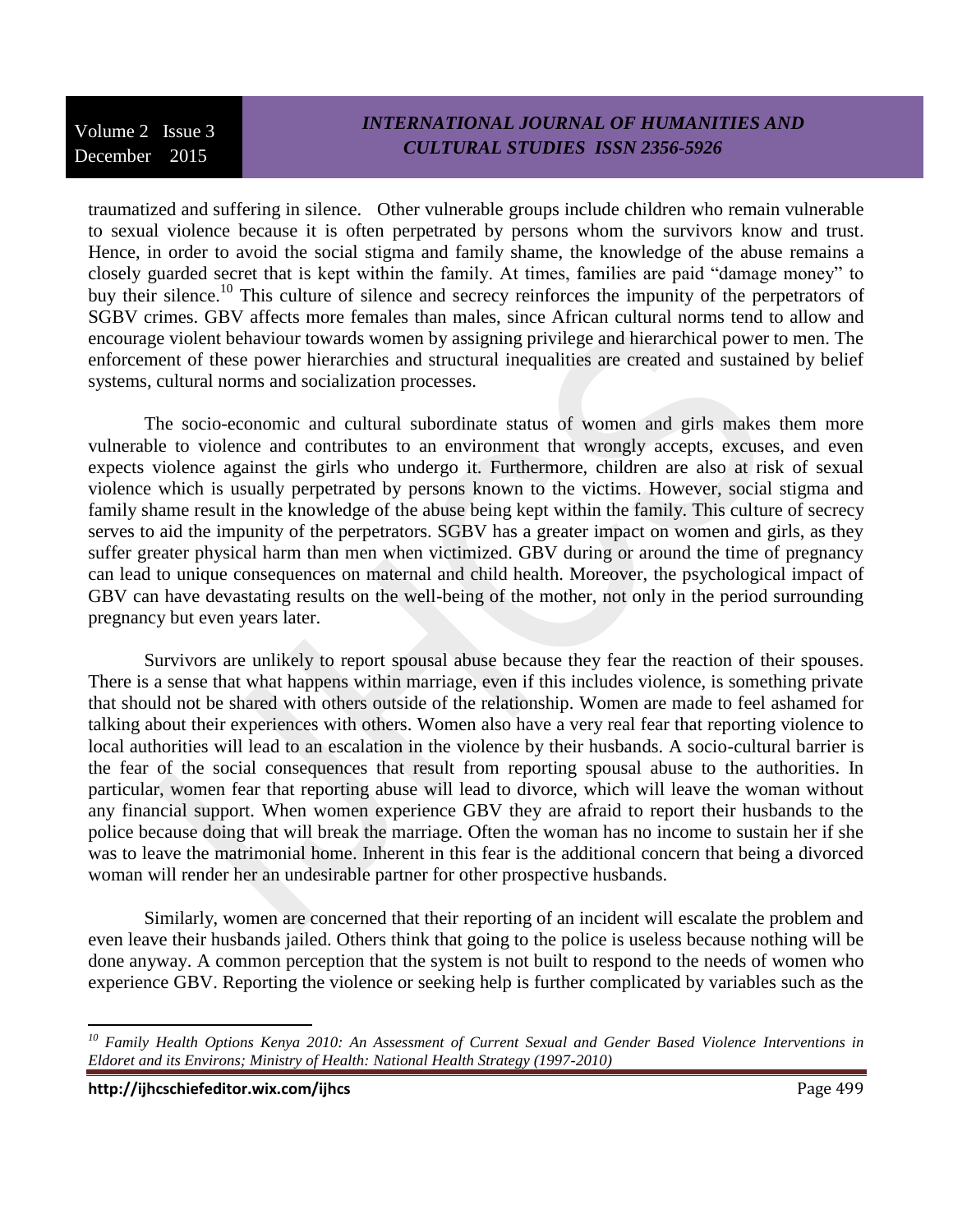# *INTERNATIONAL JOURNAL OF HUMANITIES AND CULTURAL STUDIES ISSN 2356-5926*

survivor's age (e.g., *is s/he "too old" or "too young" to be believed reporting on rape?*), location (e.g., *Are any services available for help? Does the provider have a relationship with the perpetrator?*), and marital status (e.g., *Will the survivor invite even more stigma for reporting violence that happened in an unsanctioned relationship? Isn't this violence part and parcel of an intimate relationship?*).

While this acceptance of violence as a part of relationships prevents survivors from feeling safe enough to report incidences of violence, even those who may want or try to report their abuse will be faced with obstacles. Women in abusive marriages therefore have to learn to "get used to" being beaten and "keep quiet" because even if they make a report to the local authorities, nothing is done, hence, she opts to remain silent. Men and boys who may be undergoing violence and assault from their wives or partners rarely report the cases because men are always expected to be superior in strength to women. Hence, the idea of a man facing GBV is ridiculed – thereby leading such men into depression and frustration.

The family frequently becomes a socio-cultural barrier in itself. Norms related to shame and the privacy of family matters serve as an obstacle to disclosing incidents of GBV outside of the family and immediate social network. Therapy cases are usually not reported because of the tendency of affected individuals to keep this as a secret because it is associated with shame and discrimination. The survivor's family often decides to keep this a secret for fear of ruining the family reputation and to protect the image of the perpetrator.

Survivors of SGBV endure mental and physiological distress; have higher levels of anxiety, depression and psychosomatic complaints than persons who have not suffered such violence. Defilement, child molestation and wife battery retards the emotional development of the woman and the child. Most doctors at the Nairobi Women's Hospital in Kenya recounted how they follow up survivors of SGBV in an attempt to alleviate the trauma they undergo. The psychological damage has long-term effects leaving many survivors severely traumatized. Survivors of sexual and gender-based violence have to undergo sessions of therapy to enable them to cope. In addition, even though monetary compensation cannot substitute the pain survivors endure, it helps alleviate some of the problems they have to live with, sometimes for life such as counselling fees, medical bills and other related support for the survivor may need.

The international community and African governments have been rather slow in recognizing SGBV as a crime against humanity. In Sudan, for example, although the Government (under massive pressure from the international community) acknowledged that rape was being perpetrated in Darfur, it refused to acknowledge the magnitude of this scourge, or that sexual violence was being used as a weapon of war against the civilian population. Too often, this attitude has denied survivors access to treatment, as those brave enough to seek medical care or to report the rape to the authorities have been harassed and even arrested. Unmarried pregnant women are treated like criminals, victimised not just by the initial act(s) of violence but again as they are arrested and subjected to brutal treatment by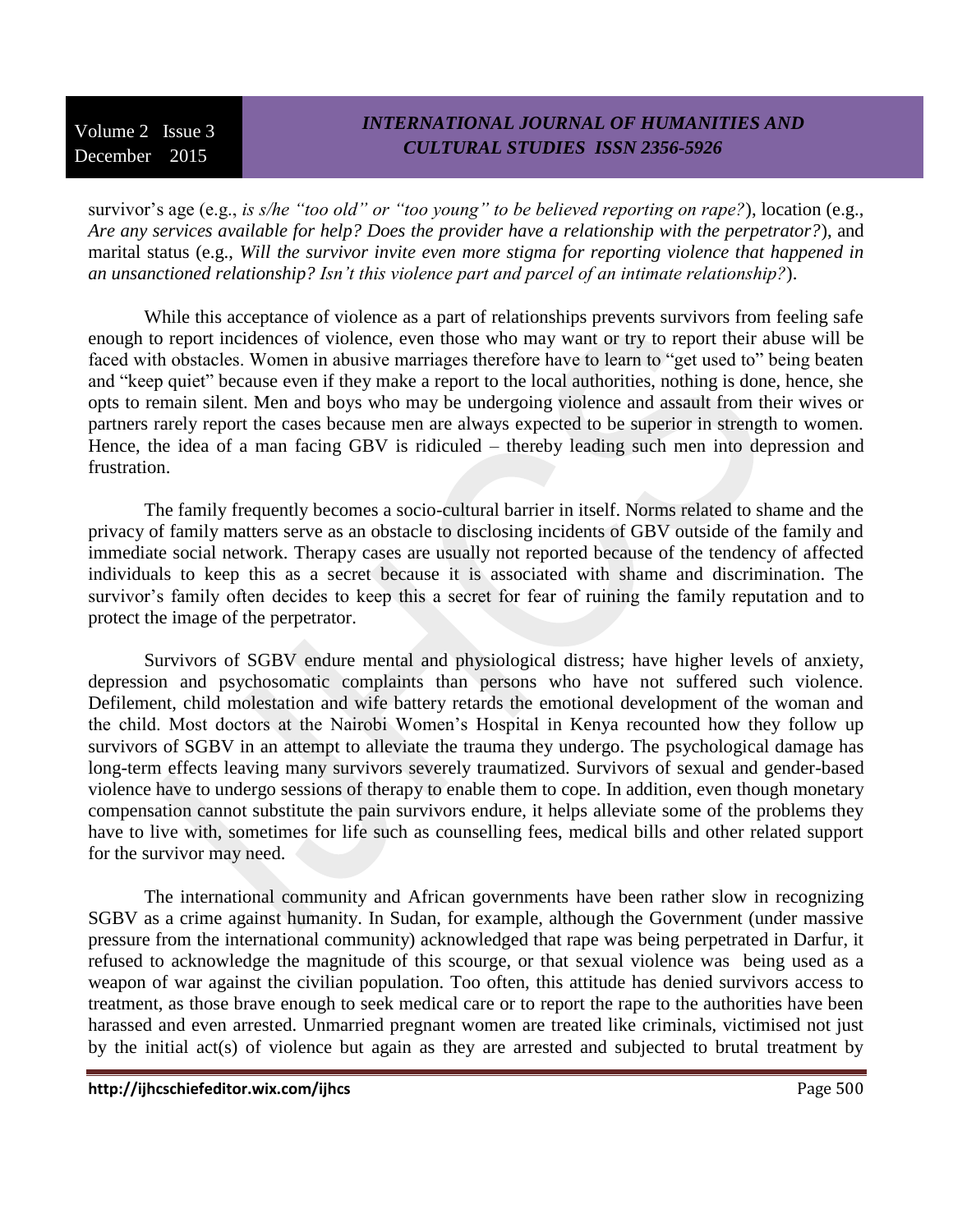# *INTERNATIONAL JOURNAL OF HUMANITIES AND CULTURAL STUDIES ISSN 2356-5926*

police. Ironically, the survivors of SGBV who choose to come forward and make public their traumatizing ordeal more often than not end up isolated, ashamed and stigmatized by the community because of the high premium placed on female chastity. The shame and stigma attached to sexual violence, and the lenient penalties meted out to guilty offenders either by the state legal machinery or community judicial systems forces most survivors to keep silent about their ordeal.

### **4.2: Religious Norms and Beliefs**

GBV occurs at all levels of society including within religious circles. The major religions practiced in Eastern Africa are Christianity, Islam and traditional African belief systems. As I will be demonstrate in a later section, some of the practices that violate the rights of girls and women are justified and reinforced by appealing selectively to certain sections of the Bible, Koran or other religious and socio-cultural norms. SGBV in particular, cannot be understood in isolation from the gendered religious beliefs and social structures that influence women's vulnerability to violence. The informants highlighted numerous cases of incest, sexual and physical abuse and other forms of GBV perpetuated by Church leaders that were kept hidden due to the culture of silence. There have also been cases of various kinds of injustice meted out by religious leaders against their own families. Moreover, religious leaders seemed reluctant to confront members of their congregation who are abusive to their spouses and families particularly if these perpetuators of GBV also happen to be wealthy and influential.

It is common for religious leaders to propagate the culture of silence rather than directly confronting survivors of SGBV and yet this affects a significant proportion of their congregations. This silence and apathy is largely caused by the ignorance of religious leaders about where to send the survivors for legal and psycho-social support. These are essential services that the survivors of SGBV need to ensure holistic healing has taken place. Moreover, religious leaders who are guilty of perpetuating these vices tend to become overly defensive when issues to do with rape or incest are brought up or discussed.

With regard to the roles of men and women in marriage, the Christian Bible views the man as the "head" whereas the woman is the "neck". This theology is not biblical for it implies that the "neck" (the woman) must take responsibility for anything that goes wrong with the "head". For instance, when a couple have problems conceiving a child because the man is not capable of siring children, his sexuality is protected and arrangements are made for the woman to conceive with the man's relative or friend. However, if it is the woman who is barren, she is ostracized by the community and exposed to ridicule since her worth comes primarily from her child-bearing capabilities.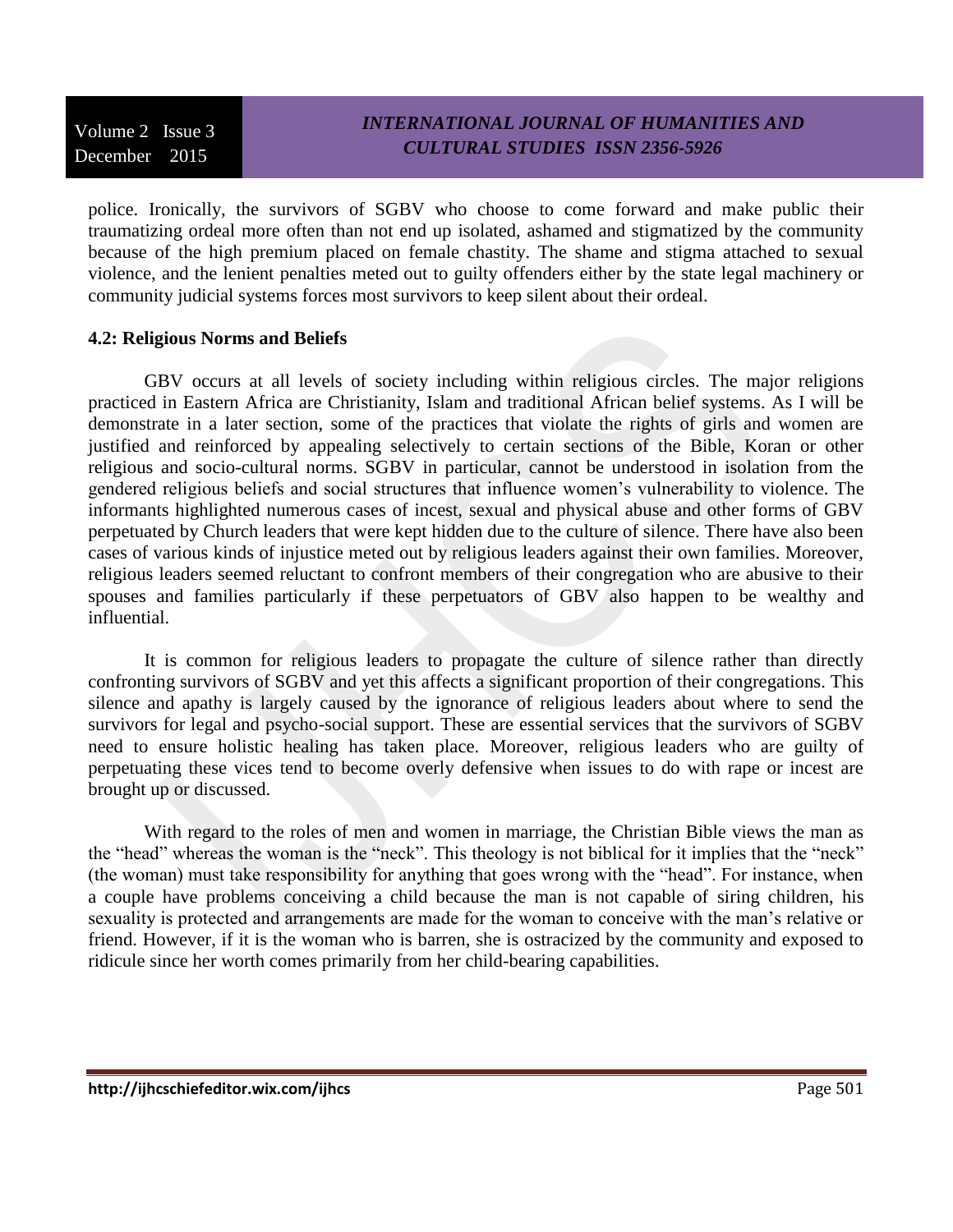#### **4.3: Cultural Norms and Socializing Agents**

Mothers are the primary socializing agents who often contribute to negative masculinity. Women often are the first ones to castigate those women who go against the norm, e.g. divorced women, single mothers, etc. A marriage is considered to be dysfunctional especially when women begin to question the man's power. During initiation ceremonies, teenage boys are empowered to be men before they are physically, psychologically and economically ready for the challenges of manhood. Many acts of GBV are viewed as "acceptable" or "normal" which therefore has a negative impact on the willingness on the part of survivors to report acts of violence that they experience. This denies them formal or informal sources of support. This barrier may be particularly powerful in preventing women from reporting physical abuse by their husbands. The informants reported that in most African cultures, acts such as wife beating are "acceptable" or "normal." Hence, the abused female survivors could not justify their accusations against their abusive spouses because the elders in the community would dismiss such complaint as trivial and part and parcel of marriage.

SGBV cannot be fully understood in isolation from the gender norms and social structures that make women and girls vulnerable to such forms of violence. In many cultures, traditional beliefs, norms and social institutions legitimise and, therefore, perpetuate violence against women. The subordination of girls and women is manifested in the gender stereotypes entrenched in these societies. Certain gendered norms, beliefs and cultural practices reinforce acts of GBV such as wife battering, marital rape, FGM/C and early (forced) marriages; "beading" of young girls to serve the sexual needs of young warriors<sup>11</sup>; forced abortions and virginity tests; wife battering and coerced wife inheritance, favouritism of the boy child *vis a vis* the girl child amongst other cultural practices. In addition, most African communities, the testimony of a child cannot be taken as seriously as the word of an adult, especially if it challenges the integrity of a respectable person in society – hence, child defilement or molestation cases are often not treated with the seriousness they deserve.

Certain cultural customs that are supposedly helpful to women are actually very oppressive and provide a fertile ground for the spread of HIV/AIDS. One such practise is wife inheritance. In certain ethnic groups, when a man dies, his widow must undergo certain "cleansing" ceremonies and be inherited by a sibling to the deceased. Such cultural practices contribute significantly to the spread of HIV/AIDS. In contrast, the ethnic groups such as the Maasai do not practice wife inheritance and hence, a widow is "free" to engage in intimacy with other men. However, this concept of "freedom" is misleading because eventually, young widows end up worse than before, struggling to bring up many children fathered by different men who care less about sharing in the responsibility of providing for the children they fathered. Other practices such as the paying of bride price or dowry come loaded with cultural expectations for the wife who is now viewed as the man's "property."

<sup>&</sup>lt;sup>11</sup> The practice of "beading" is practiced in certain pastoral communities such as the Samburu in Kenya, where young girls are coerced into satisfying the sexual needs of young morans (community warriors) but are forced to abort should they conceive during these sexual encounters.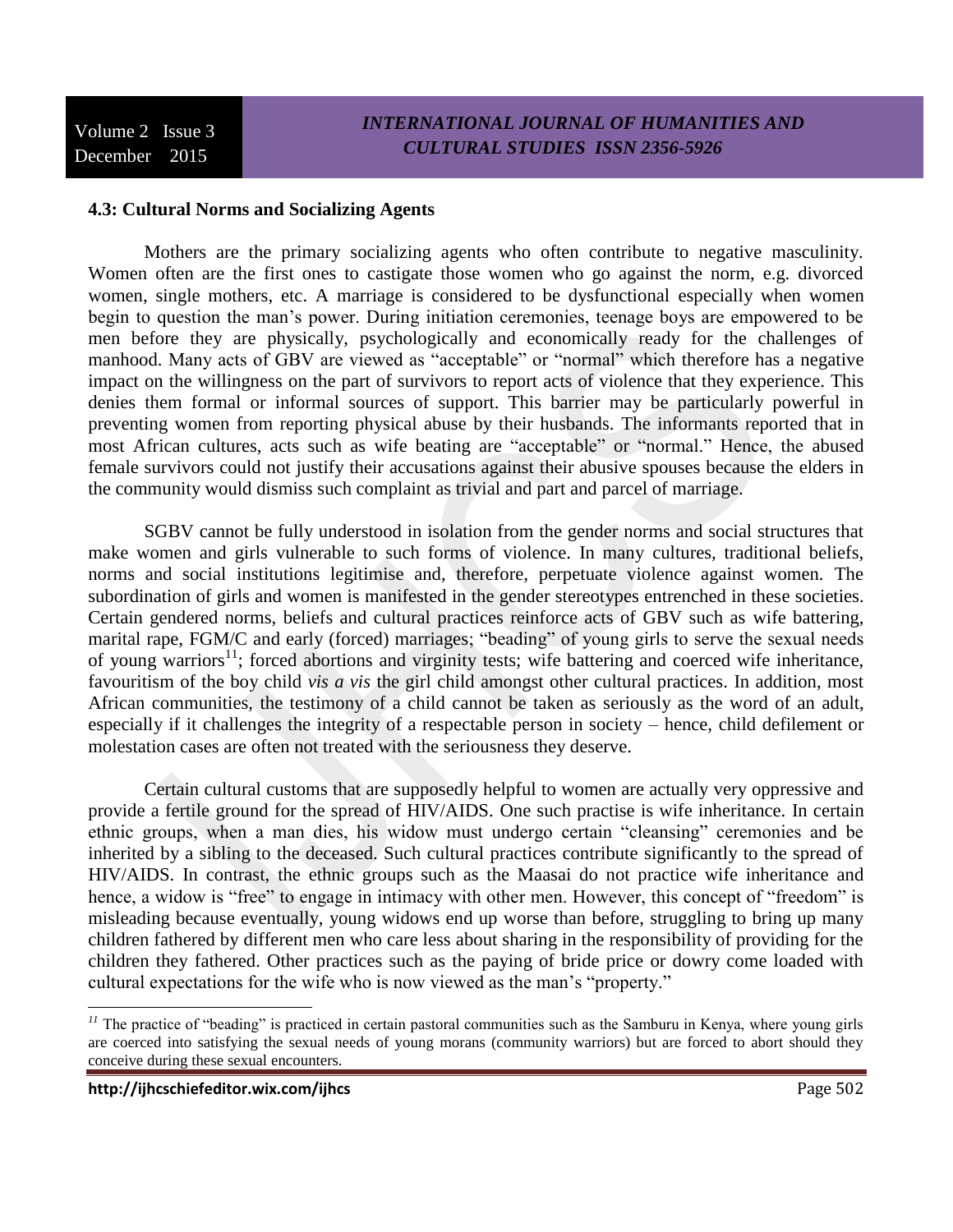#### **4.4: Patriarchy and Initiation rites**

Patriarchy refers to the masculine nature of socialization prevalent in most African cultures. There is a link between patriarchy and GBV because it forces women to succumb to unacceptable acts that violate their rights and justifies their low status in society. Many cultural practises that reinforce SGBV are justified as being "normal", 'ordinary' or 'permissible'. In patriarchal cultures, masculinity is closely equated with power and control. It is instilled early in the lives of children through the socialization process and assignment of gender roles. This is further entrenched through cultural initiation rites such as circumcision and in preparing young people for marriage.

One of the most important moments in the transition of an African child's life is the initiation ceremony around puberty when teenage a boy or girl undergoes certain rituals and rites to cross into manhood or womanhood. During such initiation periods, boys are exposed to highly gendered messages about what it means to be a man. From a cultural perspective, manhood is equated with the ability to provide and also exert power over others - if need be, through the use of physical force. However, such expressions of masculinity are a major driving force behind the disempowerment and consequent vulnerability of women and girls. Traditions such as abducting young girls for sexual purposes, wife battering and other manifestations of negative masculinity are culturally condoned and justified as "acceptable" ways of disciplining and "taming" a wife.

Gender inequality lies at the core of SGBV and depend on perceptions of male and female roles in society and the social expectations surrounding these roles. However, the notions of masculinity and femininity are gradually evolving. In many African cultures, a woman is regarded as the property of a man (either her father or husband) -hence an affront on women is an attack at the man. From an early age, a preconceived mould of masculinity is imposed on boys and men, just as stereotypes of femininity are imposed on girls and women. As men change, entire cultures begin to change, laying the foundations for a richer lifestyle. Girls are also socialized to believe that as women, they have to tolerate anything meted out to them. Hence, it is common for mothers to advise their daughters in abusive marriages to persevere and stay with an abusive spouse because -after all, the same mothers also experienced abuse from their husbands. The daughters are further advised to keep the abuse secret, thereby protecting the perpetrator and condoning the violence. In many ethnic groups in Eastern Africa, it was evident that cultural norms, traditional beliefs, and social institutions legitimise and, therefore, perpetuate violence against women. The subordination of women to men in most societies results from the generational gender stereotypes entrenched in these societies.

#### **4.5: Negative Masculinity and GBV**

Studies demonstrate that there is a close link between negative masculinity and GBV. According to Robert (2000), masculinity has three defining characteristics. Firstly, it is structured in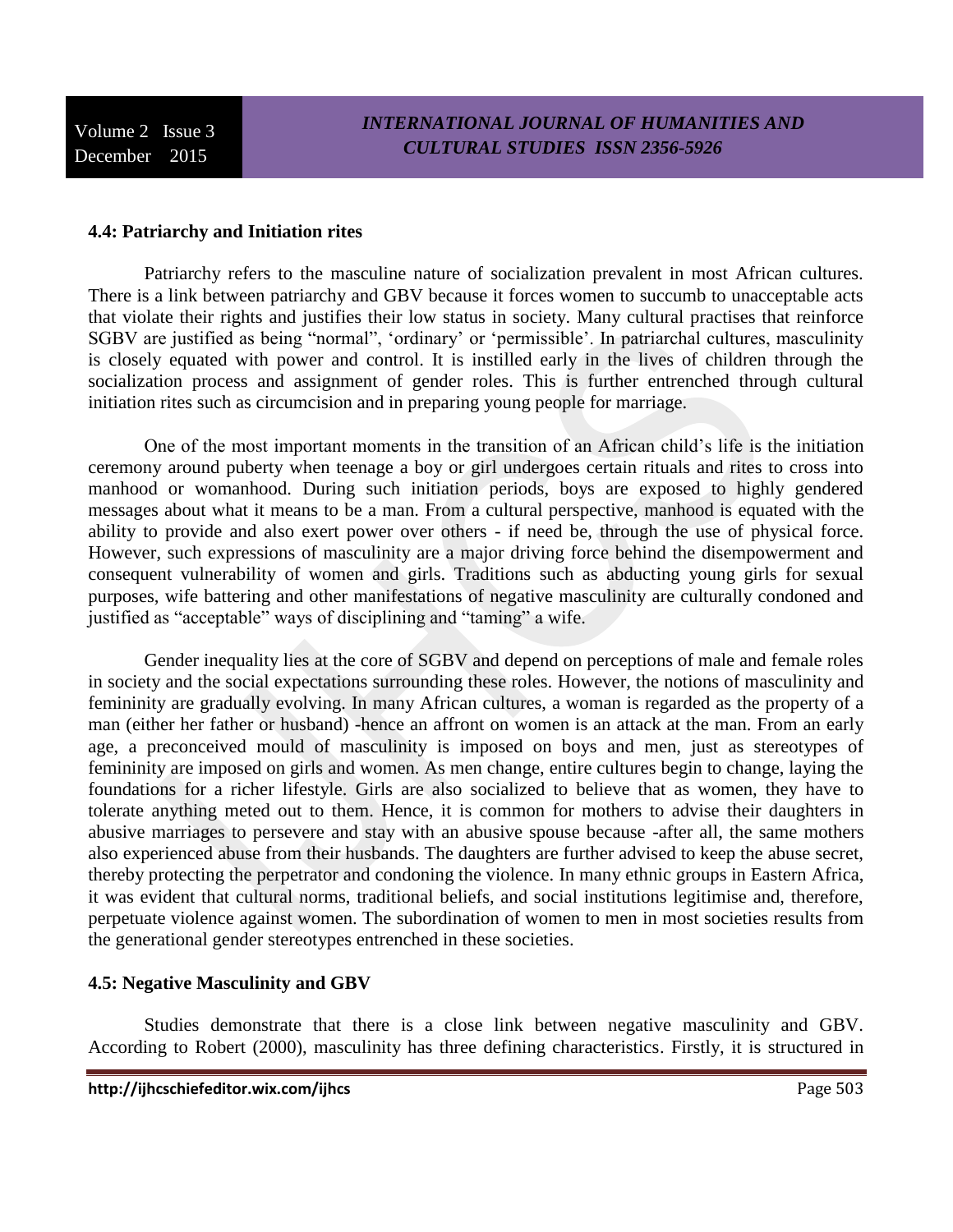gender relations, meaning that it has to do with male and female roles and attitudes and how these interact with each other. Secondly, it is not static, meaning that masculinities are dynamic. For instance, the way a father manages his household does not always determine how his son will manage his own household later in life. Moreover, the manifestation of masculinity is not homogenous because it is affected by cultural and generational factors. It is a pattern of social conduct meaning that masculinity is largely influenced by the role of religion, the mass media and institutions of learning.<sup>12</sup> Negative masculinity upholds and reinforces traditional stereotyped mindsets, which shape the identity and behaviour of young boys, thereby perpetuating gender inequalities and patriarchal norms. Such gendered stereotypes are largely inculcated through socialization processes which have a significant influence on how men and women will later interact and engage with their economic, political and social environment.

#### **4.6: SGBV as a Weapon of Warfare**

Whereas acts of SGBV take place all the time and are prevalent in all societies, situations of armed conflict, internal strife, economic and political crises often exacerbate the extent and escalate the manifestations of this violence. Insecurity and lawlessness creates an environment conducive for SGBV to thrive because sexual violence now becomes a weapon of war to humiliate the enemy and to achieve military objectives in crude, unorthodox ways. Sexual violence becomes an effective way to injure, control and humiliates the enemy in general, while at the same time, it violating the victims 'physical and mental integrity. Perpetrators of SGBV are often motivated by a desire for power and domination. Vulnerable, unarmed civilians therefore become prime targets of the aggressors who take them hostage, gang rape, injure them sexually and exploit them as sexual slaves or kill them altogether. More often than not, the aggressors are never arrested for their crimes thus leaving the survivors to suffer without any hope of restitution or justice. Such forms of violence tend to be gender-specific, with women and girls being the most vulnerable groups.

War and conflict situations displace communities and many are forced to flee their homes either as refugees in neighbouring countries or living in camps for Internally Displaced People (IDP). Such horrors were witnessed during the 1994 genocide in Rwanda, the volatile conflict area of Eastern Congo, Northern Uganda, and Darfur region in Sudan and during Kenya's 2007 Post-Election Violence (PEV) as a result of inter-ethnic conflicts. During each of these crisis situations, women and children were subjected to unprecedented and unimaginable levels of sexual abuse and GBV as they sought

l

<sup>12</sup> Robert W*.* (2000*): "Arms and the Man*: *Using the New Research on Masculinity to Understand Violence and Promote Peace in the Contemporary World.*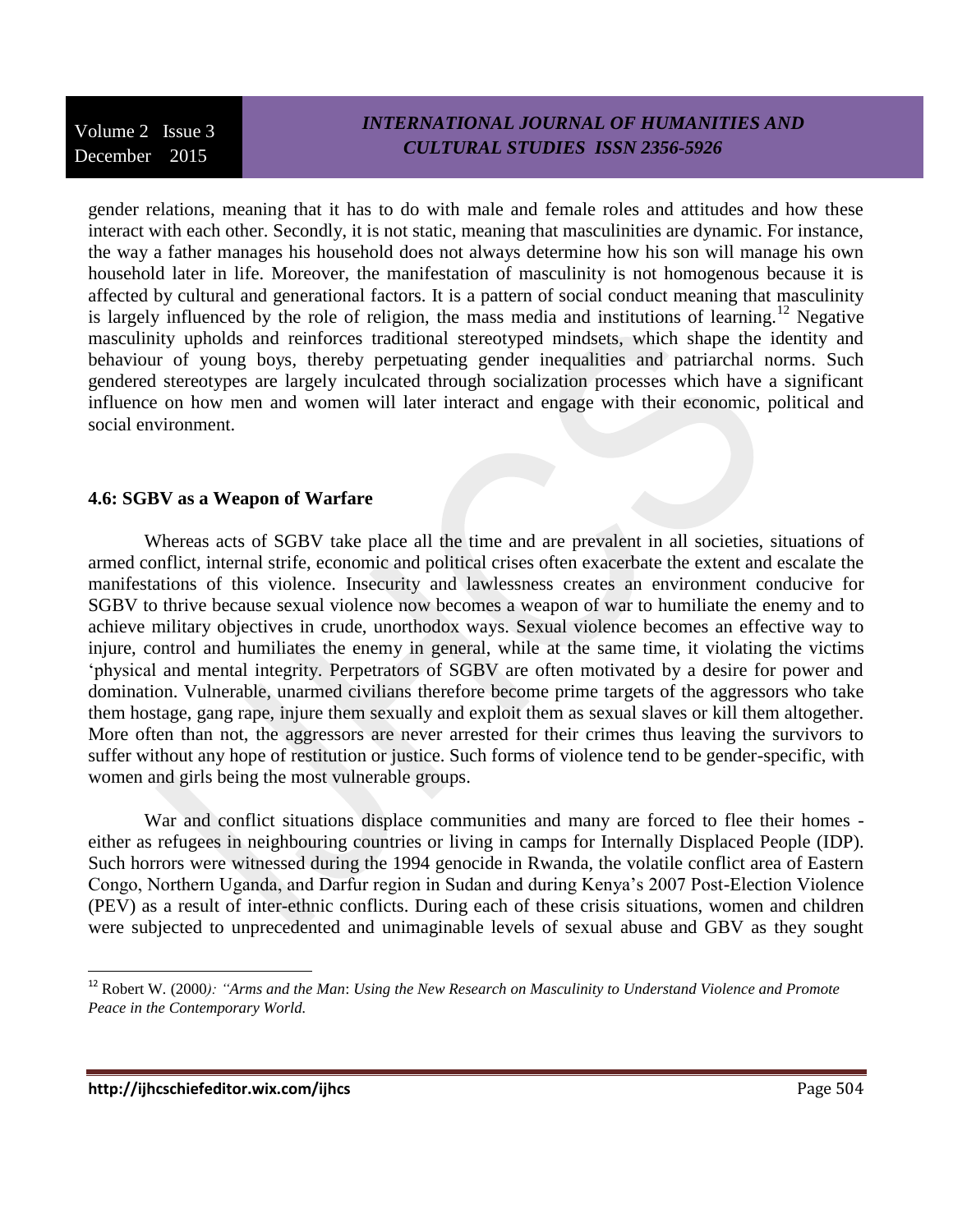### *INTERNATIONAL JOURNAL OF HUMANITIES AND CULTURAL STUDIES ISSN 2356-5926*

refuge in the bushes or IDP camps. In most cases, the perpetrators of such violence get off scot-free, leaving the survivors with no means of seeking restitution or justice. It is important for governments to strongly condemn all forms of violence that affect men and women, the youth and children and to put in place measures to eliminate the vice. It is their responsibility, and it is in the interest of the state to focus national policies and legislation to promote and safeguard the rights of women.

Culturally, an African man is expected to be the primary provider of his family. However, if for some reason he is unable to fulfil this traditional role, this places him in a state of helplessness, anger and frustration. Such frustrations and anger are directed towards their families and wives in particular. This sense of powerless over their own lives and the lives of their families is extremely degrading on a man's masculinity, especially when they are forced to seek shelter in IDP camps. They are often deprived of their livelihoods due to the prevailing insecurity and are forced to depend on relief food from charity organizations. This affects the man's status, power and dignity as the provider for his family making some turn violent because of the perception that they must enforce obedience and authority on their wives. Others resort to selling some of their provisions to reassert their authority and prove that they were still in control of their families and do not take kindly to being questioned about it.

Traditional family systems where men were the providers and protectors of their wives and children has been eroded in many instances due to migrations to major towns to seek employment, poverty, chronic illness or armed conflict. With the breakdown of traditional family roles, a vacuum is left. Poverty and economic instability have also resulted in a crisis of masculinity where men's traditional roles are threatened and rather than finding alternate roles, men have in some cases sought to assert their masculinity through irresponsible sexual behaviour or domestic violence. The expectations that a man ought to be strong and in control in all situations is actually not liberating and in many instances could be oppressive to the vulnerable men in society who are physically, economically or emotionally challenged in one way or the other. As part of the initiation rites, young boys are socialized to be strong at all times. This inevitably puts enormous psychological pressure on men who are forced to pretend to be what they are not because of the high expectations of society.

During conflict situations, the collapse of law and order provides an environment conducive for rampant sexual as well as other forms of abuse to take place on a massive scale. The situation becomes complicated when the individuals who were supposed to perform a protective role suddenly turn out to be the perpetrators of the crimes. Perpetrators usually take advantage of the state of insecurity to commit these heinous acts since the risk of identification and prosecution is minimal or non-existent. They include government security forces (policemen and state military personnel); rebel groups opposing the government forces; external peace-keeping forces, relief food workers and camp administrators (in refugee and IDP camps) as well as opportunistic members of the public.

Based on the empirical accounts provided by the representatives during the Nairobi Workshop, it was evident that SGBV escalates during periods of war and conflict – in essence, it becomes an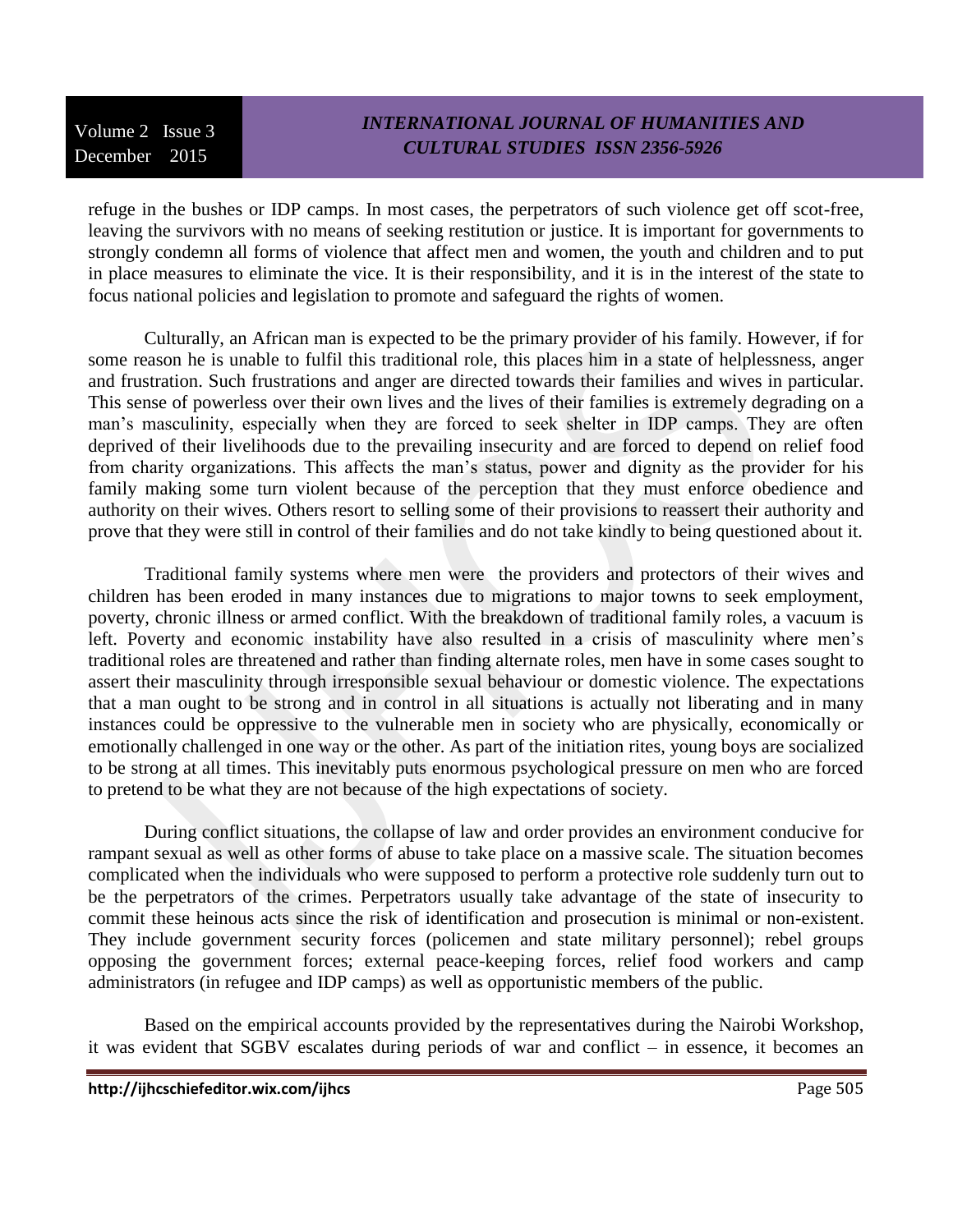# *INTERNATIONAL JOURNAL OF HUMANITIES AND CULTURAL STUDIES ISSN 2356-5926*

additional weapon of warfare against the enemy. Sexual violence therefore becomes a form of torture to inflict injury or as a means of extracting information. It is also used to degrade and intimidate those captured. One representative from the Democratic Republic of Congo (DRC) narrated a horrific account of how captured men were forced to watch their wives and daughters gang-raped by soldiers.

Sexual violence is also used as a form of punishment for actual or alleged actions committed by individuals, their families or ethnic communities or to destroy the cohesion of certain communities. Sexual violence is further committed on young girls based on the mythical belief that having sex with a virgin girl is a cure for HIV/AIDS infection.

During times of war and conflict, sexual violence is strategically gender-specific and mainly targets the vulnerability of women and girls who then are taken hostage as sex slaves, gang-raped, or killed altogether. Girls may be recruited to fulfil various functions –such as domestic workers, porters, fighters, spies, suicide bombers, sexual slaves, or "'wives" of the rebel commanders. When captured, men and boys are also subjected to various humiliating acts of SGBV such as sodomy, being forced to watch their wives or daughters gang-raped by the oppressors, castrated or forced to perform other degrading sexual acts. Sexual violence in conflict almost always springs from wider problems – a lack of security and protection, the low status of women and girls and a culture in which either sexual violence is not recognized as a crime or impunity prevails.

### **4.7: Failure of Justice, Restitution and Accountability Mechanisms**

The primary obligation to protect women and girls from sexual violence rests with the state. However, many fail to meet this obligation even during peace-time. Most of the justice systems within the developing world are characterised by shoddy investigations, low arrest records and insensitive judicial procedures that criminalise and intimidate survivors. This encourages a culture of silence where cases of sexual violence go largely unreported thereby enhancing impunity and further human rights violations.

While the traditional criminal justice system engenders a paradigm shift in dealing with SGBV by affording direct compensation to the survivor, such awards are nowhere near sufficient. The notion in such systems was that the award is more a 'benefit' to the survivor's family rather than a means of alleviating the survivor's conditions. The prevalence of SGBV therefore escalates because of the reluctance of various actors in the justice system to act firmly and decisively to ensure that the perpetrators of these crimes face the full force of the law.

Although each of the Eastern African countries have legal frameworks to counter GBV and sexual violence, forms of violence such as emotional and physical abuse in marriage, matrimonial rape, coerced widow inheritance or disinheritance, forced early marriages and adultery are yet to receive legal recognition as offences, are very difficult to prove or are not recognized as "serious" offences in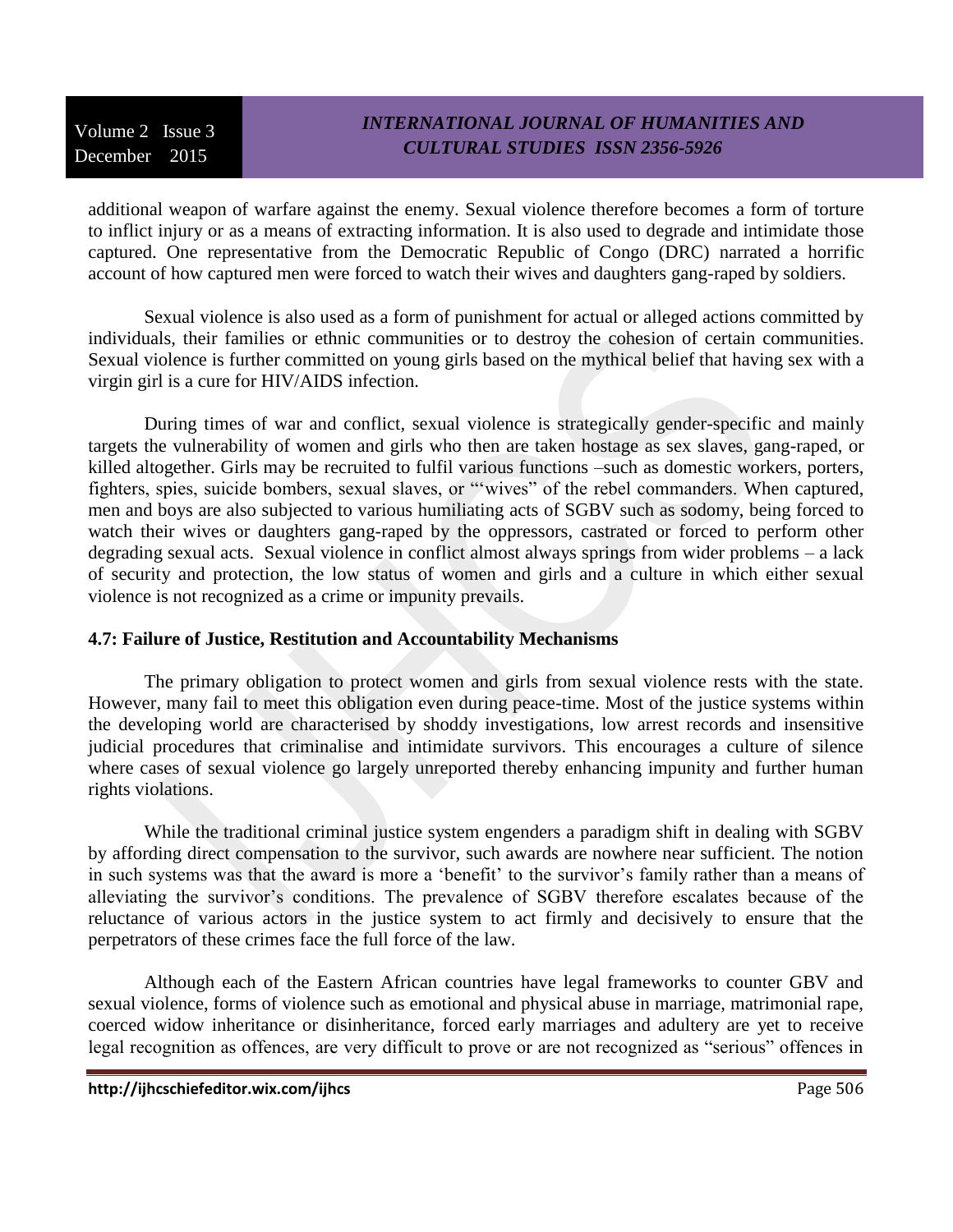# *INTERNATIONAL JOURNAL OF HUMANITIES AND CULTURAL STUDIES ISSN 2356-5926*

courts of law. Courts have discretionary powers to be lenient in the interest of saving a marriage and it is common for complainants of domestic violence to be sent away from police stations or courts for lack of evidence. Other survivors are advised to consult their area chief or family elders to mediate the case. Unfortunately, many village chiefs tend to be biased and so are easily compromised to side mainly with wealthy and influential perpetrators whereas the woman is told to "*go back and persevere like all good women do*".

Sexual crimes, justice and restitution mechanisms are not considered to be primary issues in the crafting of peace protocols relating to the cessation of conflict that would require urgent redress in the post-conflict dispensation. Traditional reconciliation and judicial processes such as the informal "*Kiama"* (council of elders) in Eastern and Central Kenya; "*Gacaca"* courts in Rwanda, and the "*Mato-put"* which is the Northern Uganda Community Peace mechanism often choose to pardon and reintegrate perpetrators of GBV into the society once they confess, apologise and pay a fine of some sort to the aggrieved family. This allows perpetrators to go scot-free into the post-conflict society to further perpetuate more acts of GBV. Such blatant disregard for accountability in safeguarding and protecting women and girls reinforces the culture of impunity.

#### **5. The Transformative Approach of the Tamar Communication Strategy**

Transformative masculinity is a relatively new approach which is currently been used as a tool during workshops in Uganda, Rwanda and Burundi. It involves religious contexts where sermons are preached that create awareness on GBV in order to empower women economically, psychologically and spiritually. During discussions, rural women show a general awareness that their rights are infringed upon by their men folk. However, they lack alternatives and fear the backlash from their husbands and society at large if they become too assertive in changing the status quo. The appeal of this Strategy lies in its transformation approach where direct questions concerning sensitive topics such as the rights of women can be discussed in a public domain. In so doing, it underscores the important role of women in society. A case in point in the Bible is the important role played by women, which in most cases is often overlooked or downplayed. A case in point is the presence of women such as Mary Magdalene in the ministry of Jesus. It is often assumed that there were only twelve men who assisted Jesus in his earthly ministry.

GBV is rooted in unequal power relations between men and women and is grounded in power imbalances, meaning that there is a close link between negative masculinity and the increase of GBV. It is therefore necessary to "deconstruct" the concept of masculinity before positive aspects of masculinity can be "reconstructed". There is also need to deconstruct and then reconstruct masculinity as a means of finding alternatives ways of defining masculinity. "Deconstructing" masculinity means identifying the things that are not life affirming, while "reconstructing" masculinity implies reinforcing the life affirming values and beliefs. This entails establishing a balance between values of belonging, (partnership, inclusiveness, cooperation and generosity), with values of enterprise (individualism,

**http://ijhcschiefeditor.wix.com/ijhcs** Page 507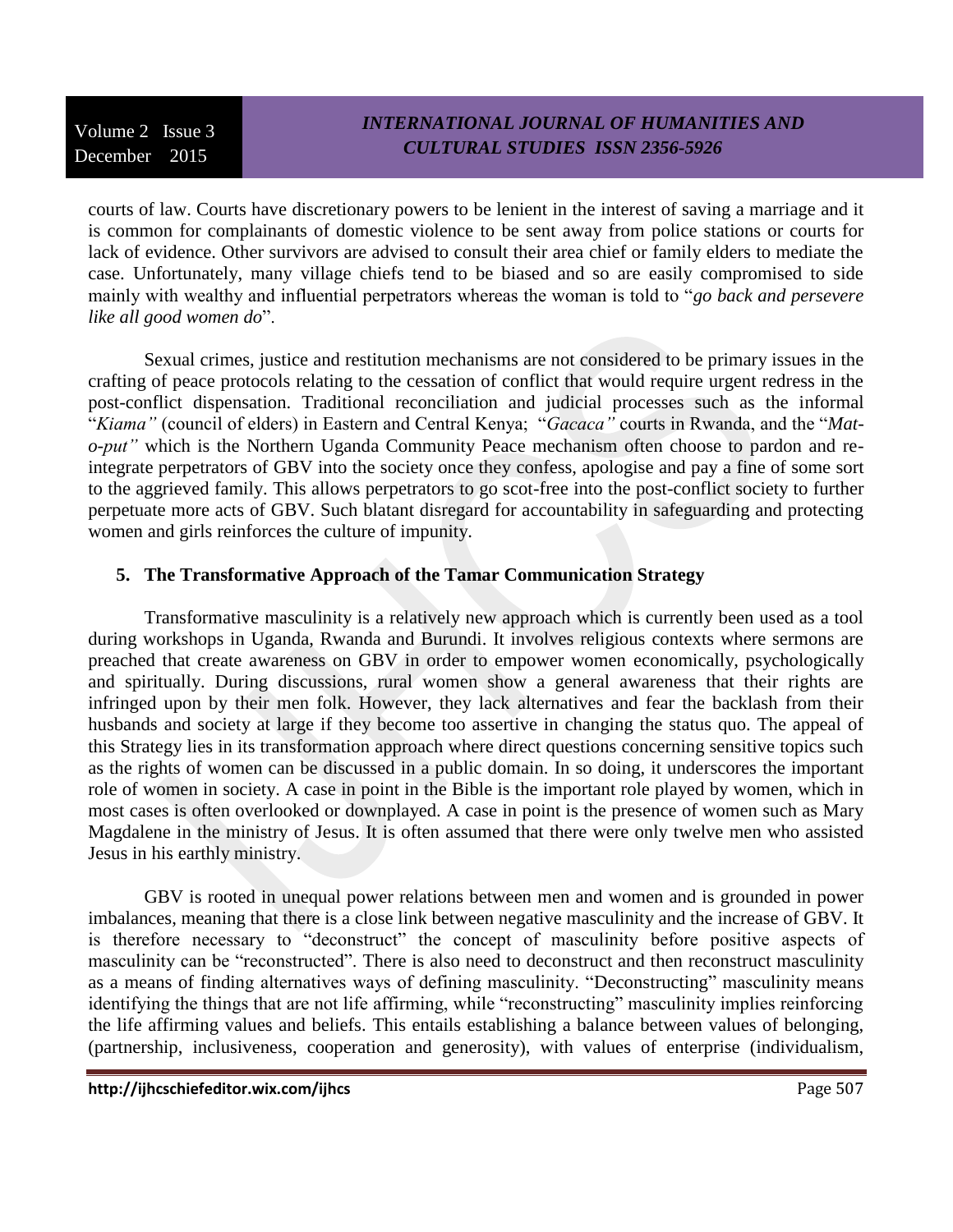competitiveness, and materialism). It is important to strike a balance between values of belonging and values of enterprise and to re-evaluate the socialization process and initiation rites that children and the youth undergo in Africa.

The Communication Strategy consists of interactive study of texts drawn from religious texts where both the reader's environmental context and the religious context (in this case, Christianity) are merged together. The primary objective is to raise awareness in order to create transformation through the 'five Cs' that refer to: 'Community', 'Context', 'Criticality', 'Consciencization' and 'Change'. 'Community' implies that this communication strategy is meant to be interactive within a group setting. 'Context' means that the strategy must consider the social location of the audience. 'Criticality' refers to the need to critically examine the religious context of the particular religious text in use – in this case, the Bible<sup>13</sup>. 'Consciencization' refers to the effort to raise the reader's inner, reflective awareness of specific concerns; while 'Change' means that the end goal of the Communication Strategy is transformation of the reader's behaviour through deliberate, personal action.

Over the years, various forms of religious doctrine have been used to condone and perpetuate acts of GBV and justify negative masculinity. In addition, issues to do with sexuality are often considered to be "taboo" subjects- thereby entrenching a culture of silence concerning acts of SGBV. For instance, using the Bible as a case in point, there are numerous examples of cultural bias, gender inequality and negative portrayals of women using their sexuality to tempt men to commit sinful acts. For instance, according to Christian doctrine, the first human couple created in the Bible (Adam and Eve) were thrown out of the perfect garden of Eden after the "temptress" Eve gave in to the temptation of the devil to eat the forbidden fruit and then convinced her husband to eat the fruit as well.<sup>14</sup> Another example is cited in the Old Testament of a prostitute named Delilah who used her sexuality to lure the prophet Samson into letting out the secret that the source of his superhuman strength was his hair. Numerous other instances are cited of women caught in acts of adultery and condemned for their apparent promiscuity.

Other taboo topics highlighted in the Bible include the story of a woman who had a chronic bleeding problem for 12 years but was miraculously healed by touching Jesus' garment. This incident highlights the stigma that chronic diseases have had over the years. By appealing to this story, is story is relevant to contemporary African societies making it easy for religious leaders are to discuss the stigmatizing effects that chronic diseases such as HIV/AIDS have negatively affected society and the empowerment that is brought after their healing. Another sensitive topic that can be discussed within a safe space concerns issues to do with racism, negative ethnicity and gender inequality which is alluded to in the story of the Samaritan woman who meets a Jewish man Jesus at a well and they have a conversational interaction which was a taboo at that time.

<sup>&</sup>lt;sup>13</sup> Although the Tamar Communication Strategy makes reference to the Bible, it does not exclude the application of other religious texts such as the Koran.

 $^{14}$  Genesis 3(Old Testament, Christian Bible)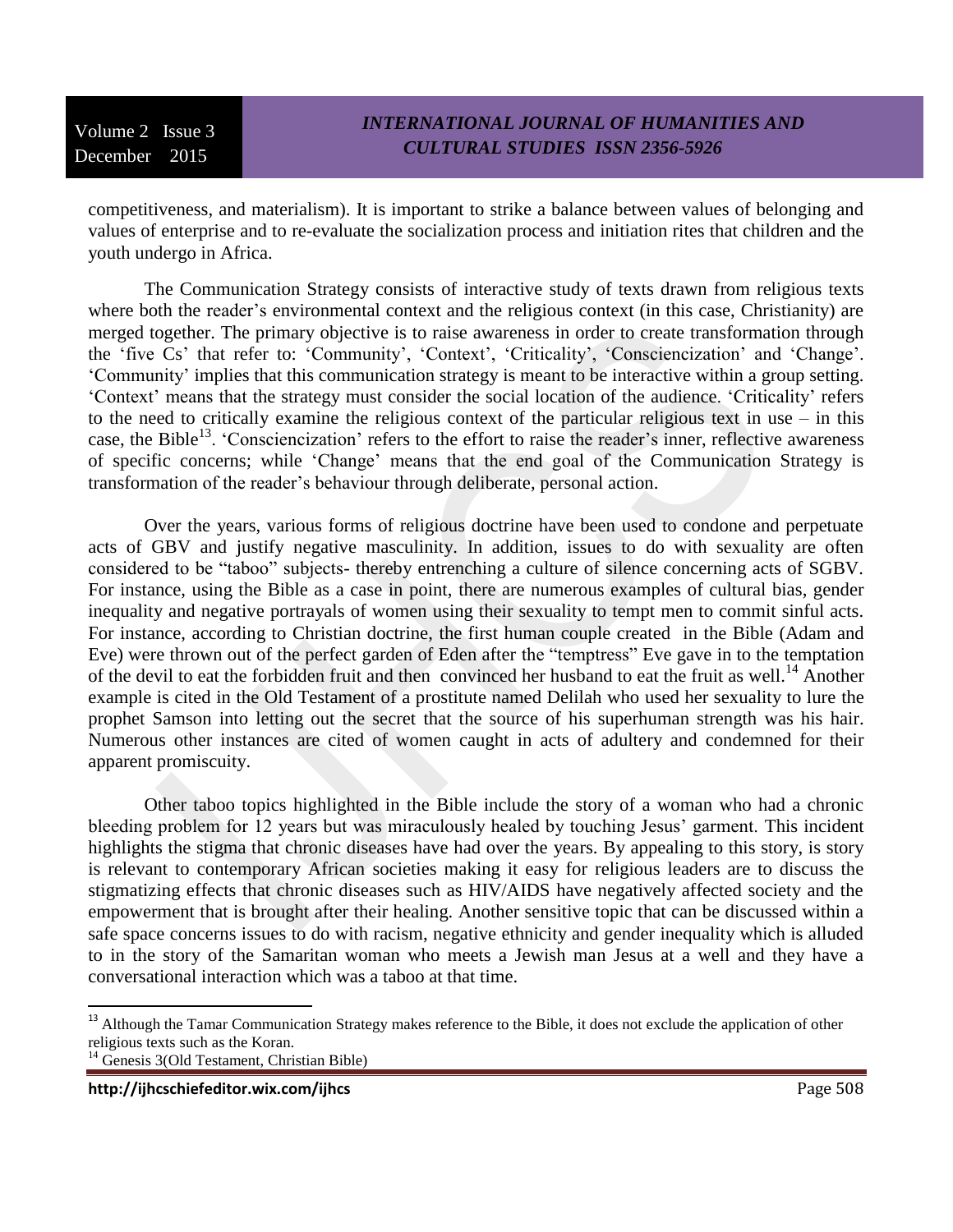# *INTERNATIONAL JOURNAL OF HUMANITIES AND CULTURAL STUDIES ISSN 2356-5926*

This story could be used religious leaders to facilitate a discussion on negative ethnicity, gender inequality, tribalism and to some extent racism (which is common in Africa) can be addressed in an amicable way. The story illustrates that these barriers can be broken – the woman gives Jesus water, and in return, she is offered "living water" that will benefit both herself and her community. The Strategy is non-confrontational and can be used to effectively deal with transformative masculinity by appealing to the positive aspects of masculinity and downplaying the negatives aspects as a way of encouraging gender equity and equality.

Ironically, no mention is made of any of the men the women were found with!<sup>15</sup> These examples and others portray the female gender as (mis)using their sexuality not only to tempt men but also to bring about evil into the world – the underlying assumption is that it is through the female gender that an otherwise perfect world was ruined and also the reason for all the pain and suffering in this world.

#### **6. Conclusion**

SGBV is prevalent in the Eastern African region with the persons most affected being women and children. Efforts to eliminate it have been ineffective, considering that the sexual and gender-based violence is most prevalent in situations of conflict, in which the government is a major player. Certain forms of the violence are perpetrated by the patriarchal nature of the society, which makes women subservient to men. Because the legislative, administrative and policy decisions are in most cases made by male-dominated structures, the pace at which measures targeting elimination of sexual and genderbased violence have been half-hearted. Deeply entrenched African and religious cultural practices and attitudes perpetuate sexual and gender-based violence. Certain cultural practices reinforce gender inequality and the perception that women are second-class citizens lacking the capacity to sustain themselves. Many communities blame and ostracise the survivors rather than the perpetrators of SGBV.

FBOs have a duty to advocate for the right to justice for the survivors of GBV. This entails lobbying and advocating for legislative, administrative and policy decisions to combat SGBV as part of restorative justice. Other measures include conducting education and awareness campaigns to sensitize the public on harmful traditional practises that reinforce gender inequality. There is also need to set up special funds for the compensation of survivors of sexual and gender-based violence, as well as to sensitise the courts, the police, prosecuting agencies and Gender Desks. Each of the states in the Great Lakes Region have committed themselves to prevent and end Gender-Based Violence by ratifying international conventions and declarations, and in so doing, acknowledge the seriousness of the problem. Working in consultation and coordination with state agents, human rights groups and the

<sup>&</sup>lt;sup>15</sup> One such example of an adulterous woman is in John Chapter 8, New Testament, Christian Bible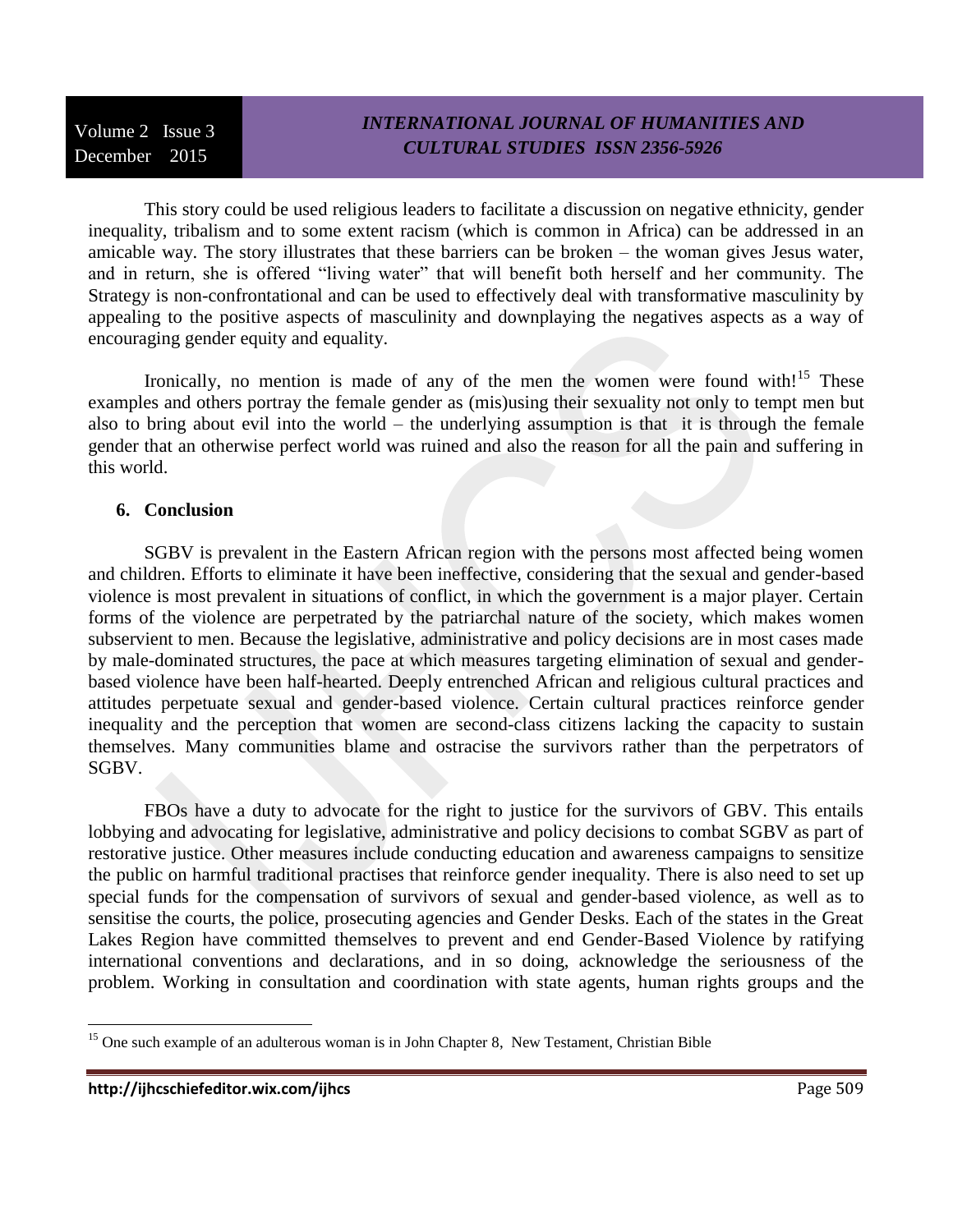### *INTERNATIONAL JOURNAL OF HUMANITIES AND CULTURAL STUDIES ISSN 2356-5926*

international community can join forces to address GBV. More needs to be done to prevent, investigate and punish acts of violence whether against men, women or children The survivors of GBV need to be supported and protected - a responsibility for which each state officials need to be held to account.

Prevention efforts need to focus on changing the deep-rooted attitudes and behaviours that foster GBV, which includes women's low status, unequal gender roles and an imbalance of power between intimate relationships. It is important not only to influence individuals (women and men experiencing/perpetrating violence) but also the broader community, which is influential in creating a culture of non-tolerance for violence. The prevention of GBV requires a significant transformation in the value of cultural at individuals and the community level.

Religious leaders and FBOs need to be role models who value compassion and community building over constraining gender roles. In addition, places of worship need to be places of solace and healing for the survivors of violence. FBOs and religious leaders therefore need to be more pro-active in redefining masculinity and encouraging younger men to affirm women as equals in need of protection and not as instruments to edify their masculinity through subjugation and violence. Religious institutions such as churches and mosques must lead the way in redefining masculinity. This can be done by reinforcing legal and policy structures so that laws prohibiting violence against women and girls are enforced.

Addressing gender inequality and adverse cultural attitudes and practices including the larger cultural, social and economic factors that contribute to violence is critical. This involves taking steps to change them, including measures to close the gap between the rich and poor and to ensure equitable access to goods, services and opportunities. Because violence is a multifaceted issue, with psychological, social and environmental roots, it requires a variety of approaches targeted at a number of different stakeholders, including government and nongovernmental agencies, law enforcement agencies, the health and education sectors, state organs and FBOs.

Any intervention designed to contribute to the reduction of GBV must be multifaceted and target the elements listed which are all intertwined. Accordingly, efforts to address sexual and genderbased violence must deal with the cultural dynamics that relegate women to the periphery of creating and enforcing policy and hold perpetrators of sexual and gender-based violence to account. It is important for states to safeguard the rights of its citizens and put in place measures to eliminate it. It is their responsibility, and it is in the interest of the state to focus national policies and legislation to promote and safeguard the rights of women.

Even if services are available, sometimes rape victims do not make use of them due to lack of absolute confidentiality and privacy within a medical facility. In addition, acknowledgement of rape can have repercussions within the family, such as rejection or divorce, and wider social consequences of stigmatization and economic marginalisation. The political and legal system can represent a hurdle,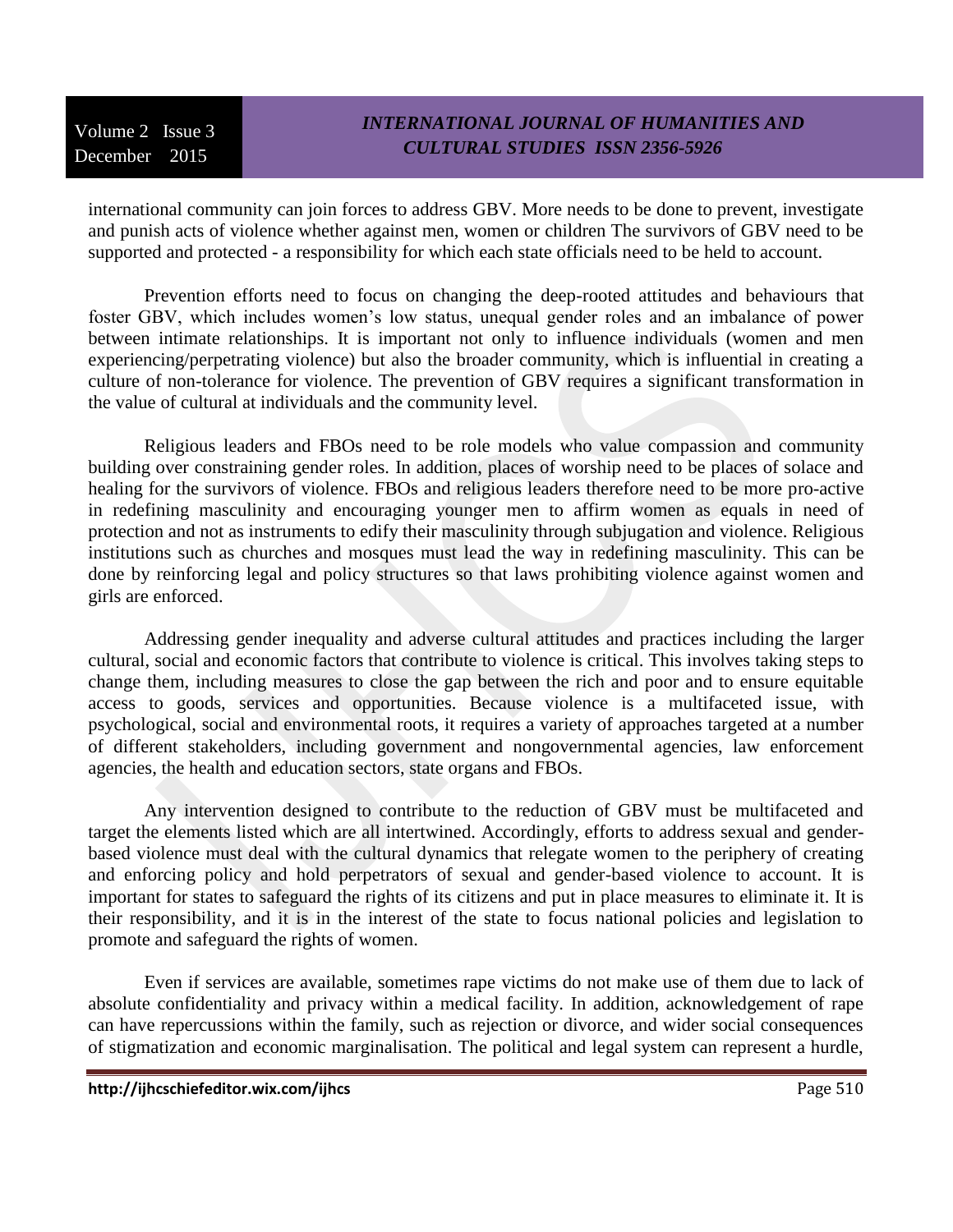### *INTERNATIONAL JOURNAL OF HUMANITIES AND CULTURAL STUDIES ISSN 2356-5926*

especially when extensive bureaucracy and contact with a proliferation of different authorities are required in order to report and file suit for rape. In some conflict areas, there are no authorities available to document violence or to provide legal recourse. National authorities can play a key role in facilitating SGBV projects simply by recognising that SGBV is an issue and enabling medical services or agencies to respond. The impact of stigmatisation makes it all the more difficult for SGBV to be handled in a general medical structure. One way is to establish 'safe spaces' such as the Communication Circles, where women can speak about SGBV with the assurance of full privacy and confidentiality. To truly respond to SGBV, international and national actors must demonstrate political will to invest significant financial and human resources in all these inseparable and indispensable dimensions of care for survivors of sexual violence.

Religious leaders are well placed to foster close relationships with journalists and media watchdog groups. The print and electronic media has the capacity to reach a wider audience and therefore needs to be used as a channel of advocacy that targets all levels of society. A multi-media approach includes engaging key public institutions, the disciplined forces and institutions of higher learning.

The recommendations advanced herein are that the Duty Bearers <sup>16</sup> must address SGBV by: facilitating and providing adequate holistic assistance and support to all survivors; promoting equity in access to resources irrespective of gender and work towards addressing cultural norms and practices that encourage SGBV; providing access to medical and psychosocial assistance to SGBV survivors and enhance gender-sensitive structures for the reintegration of survivors as non-stigmatized members of society; and to sensitise the judicial system, state agents and prosecuting agencies. Public education and awareness campaigns are therefore necessary to empower vulnerable members of the society. Acts of SGBV need to be exposed by creating awareness of the vice and searching for strategies on how best survivors can be supported and the perpetrators brought to justice.

NGOs, FBOs and humanitarian organizations have an obligation to lobby for more aggressive legislative, administrative and policy decisions to eliminate SGBV as part of restorative justice. This can be achieved by conducting public awareness campaigns to sensitize the public on harmful traditional practises that reinforce gender inequality. A special fund needs to be established to compensate SGBV survivors and to further empower justice systems and prosecuting agencies on how best to deal with the vice. This can be achieved by working in consultation with the state machinery, human rights groups and the international community to eliminate SGBV while also establishing credible truth, justice and reconciliation commissions.

<sup>&</sup>lt;sup>16</sup> In this context, the Duty bearers include State Agencies, FBOs, NGOs, national and international organizations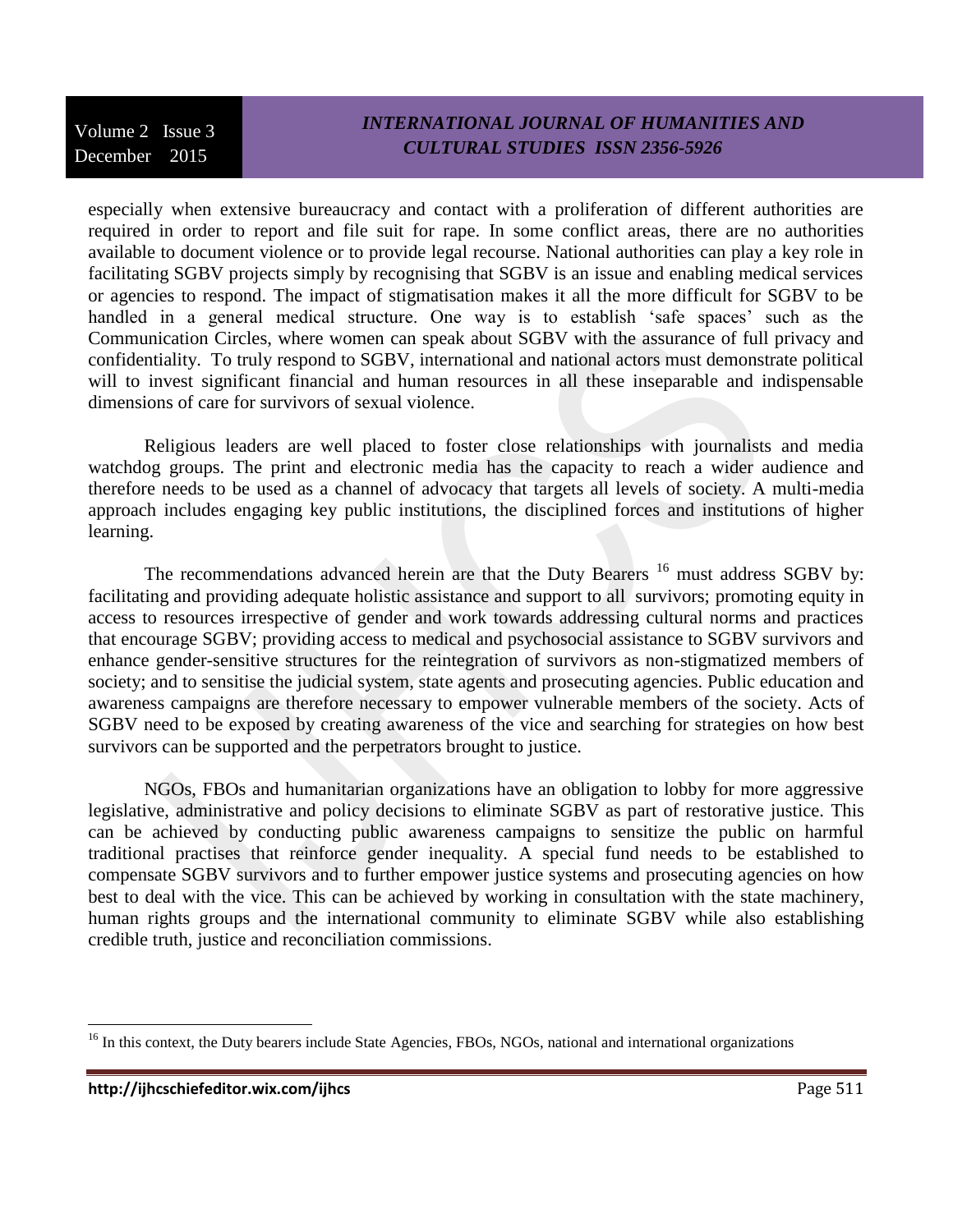# *INTERNATIONAL JOURNAL OF HUMANITIES AND CULTURAL STUDIES ISSN 2356-5926*

Finally, each of the states in the Great Lakes Region need to demonstrate serious commitment to reduce acts of GBV by ratifying international conventions and declarations, and in so doing, acknowledging the seriousness of the problem. NGOs, FBOs and State machinery have an obligation to continuously expose acts of GBV, create awareness on the problem and search for strategies not only to curb the vice, but also to explore how best survivors can be supported and the perpetrators brought to justice. The survivors of SGBV need to be supported and protected - a responsibility for which each State ought to be held to account.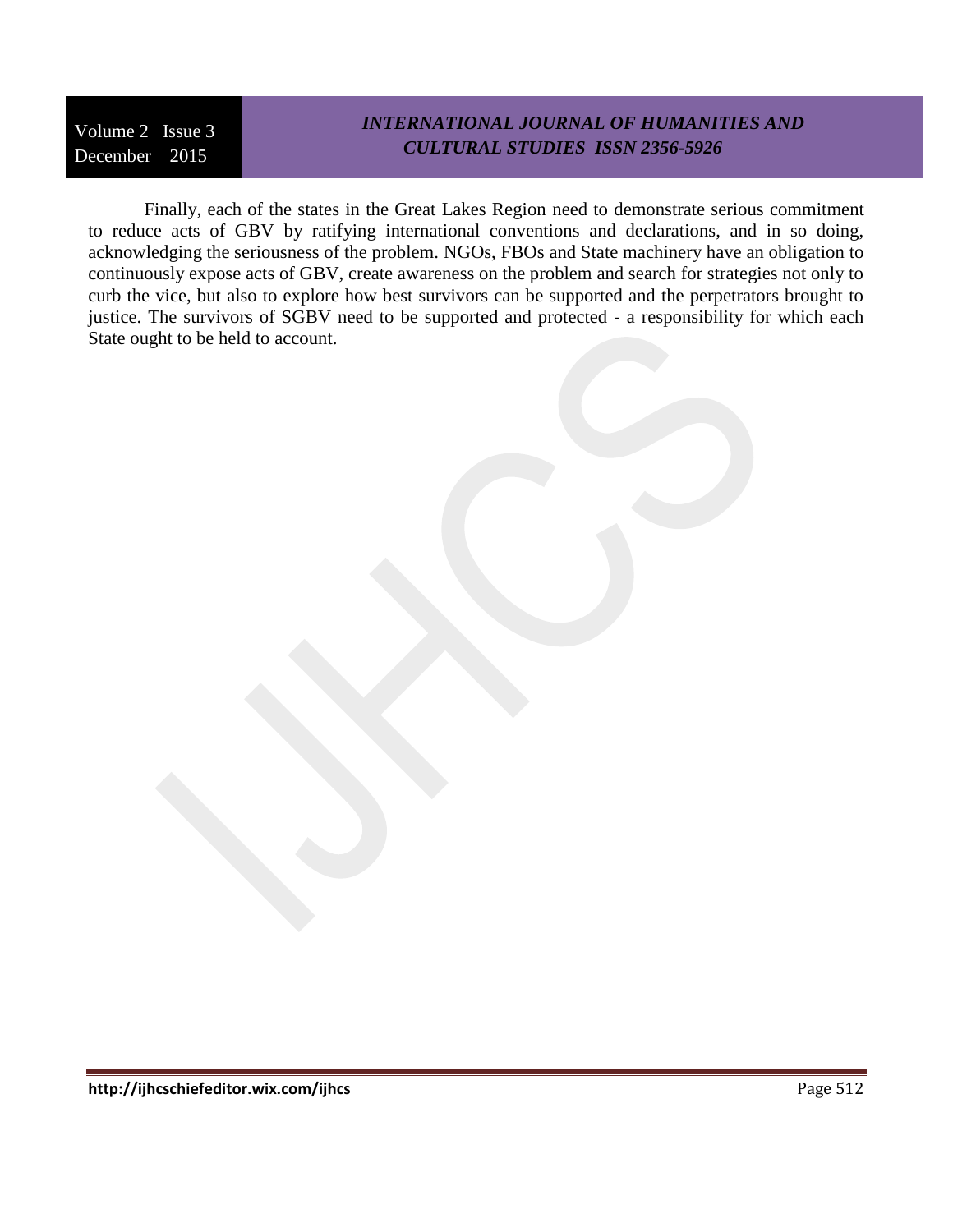### **References**

-African Rights (2004): *Rwanda, broken bodies, torn spirits, living with Genocide, Rape and HIV-AIDS, London.*

-African Rights (1995): *Rwanda Not So Innocent. When Women Become Killers. London.*

-Family Health Options Kenya (2010): *An Assessment of Current Sexual and Gender Based Violence Interventions in Eldoret and its Environs;* Ministry of Health: National Health Strategy

-Gordon, P. et al (1998): *Dying of Sadness: Gender, Sexual Violence, and the HIV Epidemic, UNDP.*

-Human Rights Watch (2004): *Struggling to survive: Barriers to Justice for Rape Victims in Rwanda, New York.*

-Instraw (2001): *'Men's Role in Gender-based Violence'*, [http://www.un-instraw.org](http://www.un-instraw.org/)

-Kruget et al (2002): *WHO's World report on Violence and Health, Geneva.*

-Migerprof (2005): *UN study on Violence against Children, UNICEF, Kigali.*

-Newbury, et al (2000): *Aftermath: Women in Post genocide, Rwanda, USAID Working Paper.*

-Nowrojee, Binaifer (1996): *Shattered Lives: Sexual Violence during the Rwandan Genocide and its Aftermath, Human Rights Watch.* 

-Robert W. (2000): "*Arms and the Man*: Using the New Research on Masculinity to Understand Violence and Promote Peace in the Contemporary World.

-Sandesh Sivakumaran (2010): "Lost in translation: UN responses to sexual violence against men and boys in situations of armed conflict", *International Review of the Red Cross, Vol. 92*, *No. 877. (March 2010).*

-UNHCR, (June 2011): *Action against Sexual and Gender-Based Violence: An Updated Strategy* At: [http://www.unhcr.org/refworld/docid/4e01ffeb2.html.](http://www.unhcr.org/refworld/docid/4e01ffeb2.html)

-UNHCR, (May 2003): Sexual and Gender-based Violence against Refugees, Returnees and Internally Displaced Persons: Guidelines for Prevention and Response. At: [http://www.unhcr.org/refworld/pdfid/3edcd0661.pdf.](http://www.unhcr.org/refworld/pdfid/3edcd0661.pdf)